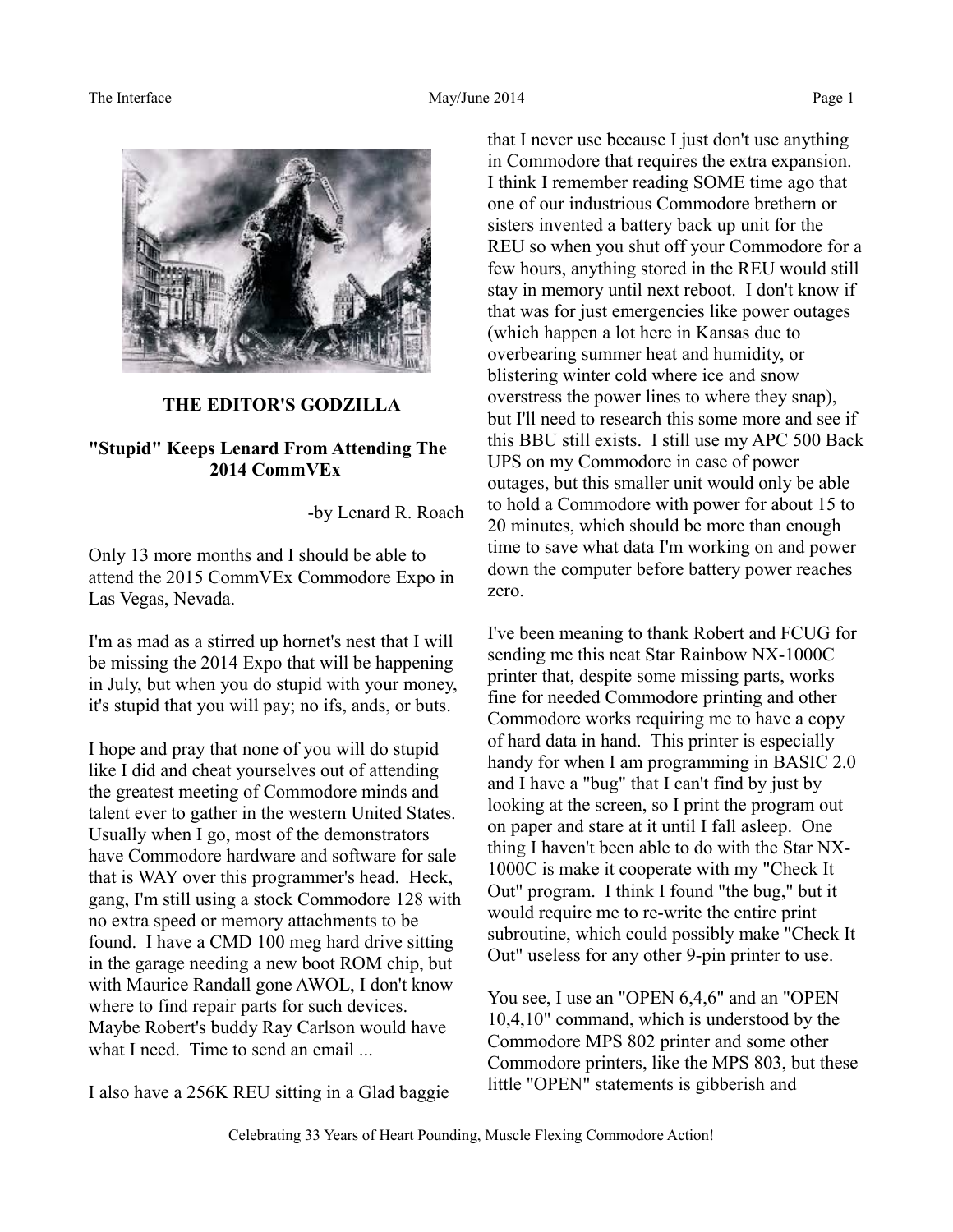sometimes garbage to some Commodore printers and most Commodore compatible printers. Before I had "Run" magazine publish "Check It Out" I should have tested the program on as many Commodore printers that I could find. Back in 1992, Kansas City had access to a wonderful, funny, and all out groovy dude called "The Commodore Man." Maybe some of you readers have heard of him. Anyway, he had in his stockpile plenty of Commodore and Commodore compatible printers that, if I was just thinking ahead, I could have borrowed one for a few days at a time and tested "Check It Out" on them and see which one of the printers would have cooperated best with the program and made a list of those printers in "Run" magazine. Those of you who still have that issue of "Run" or can access it from the Internet will only read that I gave the programming code for "Check It Out" to work on the MPS 802 and MPS 803 printers. Even when I was using a Star NX10-C printer I had to make adjustments to the blank "PRINT#3" statements so that particular printer would work with that particular program. Those of you who either purchased or won via door prize a copy of "Check It Out" during my last visit the Las Vegas own the Star NX10-C version of the program. If you want the version that works best with the MPS 802 and the MPS 803 printers, then please get the November/December 1992 issue of "Run" and type in the program from page 22, or send me a letter and I will try to hook you up with the original program, which differs slightly from the one published in "Run." The good people at "Run" decided to add a "YR" designation to the "PRINT" statement containing the year data (I think it's line 990; I'm not sure) instead of having the user change line 990 to the next year and resaving the program using the " $@0$ :" command like I designated. That was cool, but I was trying to save the user of the program the hassle of typing in the year each and every time you wrote a check. Oh well, such is the life of a published author -- editors are always sneaking around and making things "better" despite the author's

#### intentions.

By the way, those of you who purchased or won a copy of the disk containing all the programs I have written over the last 15 years or so when I was at the last convention, get ready. I'm revamping just about every program on that disk with new program line re-arrangements, new subroutines, and a host of other (I hope) improvements. Those who have the disk, I think there were 5 in total (and Robert Bernardo I know is one of them), need to contact me so I can have your mailing address again. I promised those winners and purchasers free upgrades if ever the upgrades came and SHAZAM -- the Spirit of Upgrade kicked me on the right side of my head ( with an iron boot, bloodying my ear) and gave me some stuff to add to the programs. Nigel Parker of Commodore Free also gave me the idea of tredging up my old, failed (?) program, which is Version 1 of "The Ledger" called "The Obligator Coordinator," and had me look at that one again and see if there are any fixes I can do to it and make it Commodore publishable again. If the Lord and time permit over the next 12 months, I will have an almost brand new package of programs to be bringing to the 2015 CommVEx Expo. Be reminded, though, that I still have my script writing, my article writing, "The Interface" newsletter, and my 3 jobs to work all in the middle of this, so there will be days that I will be miss working on the Commodore or I'll be trying to burn the midnight oil getting things done. Again, like I just stated, I have 12 months to get this done.

To be honest, reader, I don't like going to any Commodore function without a product or book in hand for sale or perusal. Most Commodore users, like our illustrious club president, knows how to kick fanny and get all his stuff done on his regular job and work with Commodore also. Robert is making quite a name for himself in the Commodore world and I for one am proud to see him flourish under the flag of our club and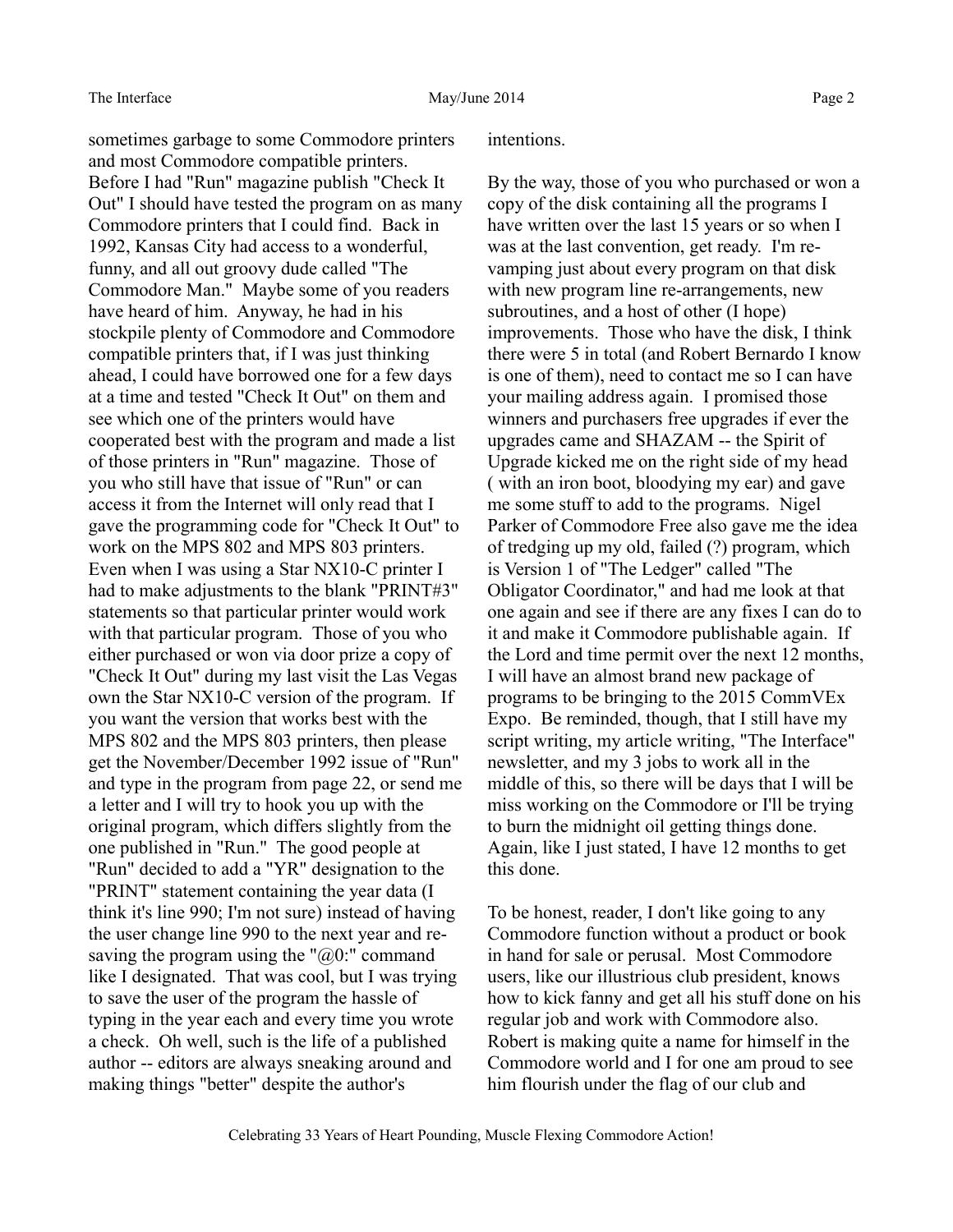beloved computer in the 21st century. If I was to come to the 2014 CommVEx, I would be bringing the same old stuff I brought last year, and most of you who attended the last time I was there (I think it was 2012 or 2013; I can't remember) have already bought or investigated my wares and would be looking for something new.

But back to the first statement I made about doing stupid with money -- and please learn from me -- NEVER spend lots of money or buy things on credit when you are going through a serious emotional moment like a death in the family or a separation of spouses. I spent like I was in Congress buying stuff, and getting loans and credit cards to buy more stuff, wrapping myself in a cloak of debt, thinking that at least I still had my jobs and I could pay this off in just a few years and my emotional needs would be satisfied. I never suspected that six months after my divorce I would lose not just one, but both of my full time jobs in that short amount of time. My life came apart financially, so I had to file for Chapter 13 bankruptcy while at the same time I was looking for work in the middle of winter right after the Chirstmas holiday. Jobs were slim, but I stumbled onto some part time jobs that sustained me until I got a full time job as a courier for a small outfit in the East Bottoms of Kansas City, Missouri.

Am I financially and emotinally stable now? Let's say, that after five years of being a single guy, and a lot of support from family and friends here in Kansas City, on the Internet, and even in the Commodore universe, I may have finally got my act together and I am slowly pulling away from this money pit I have dug for myself by using a much smaller shovel to fill in the hole I have dug. I used a backhoe to dig the hole; now I am using one of those camping shovels that doubles as a pick to fill it in.

That's why I am trying to "run for the prize" as St. Paul said in one of his letters to the churches, and

keep my focus on getting to the 2015 CommVEx. Will FCUG have a 2015 CommVEx? I don't know. I pray so. The Club has been blessed for the last 10 years straight in having this wonderful symposium for Commodore and I am fully confident that there will be a 2015 show in the offing. If not, then I will do what many authors (like James Dobson) and composers (like Jeff Lynne) do and take a couple of weeks (or a weekend) in a new locale (like Las Vegas) with my trusty Commodore in hand and work on several plays, articles, stories, skits, and programs in my room. Apparently the change in venue seems to spark new creative energies and I have been dying to try this method for myself and see if it works.

But first, focus. I'm guessing I'll need about \$2,000 for me and five of my family members and friends to go by car to Las Vegas. This will include eats, hotel, fuel, and about \$500 for emergencies. Last trip to Vegas, the Pokeball colored Neon found a nail on Interstate 70 in Utah and I had to find a repair shop to fix the car up. It only cost \$35.70 for the repair, but it was an expense I hadn't planned on spending. Remember Robert's last article in "The Interface" about his poor old Crown Vic overheating. This can happen to anyone, and like most disasters, you have to plan for them, because they WILL happen. I guarantee it.

Well, thanks for reading my speil in this issue of our newsletter. As always, it is a pleasure to share with all my Commodore commrades out there, both in hard copy and cyberspace. I'll catch y'all in August where there will be reports on the events of this year's CommVEx Commodore convention.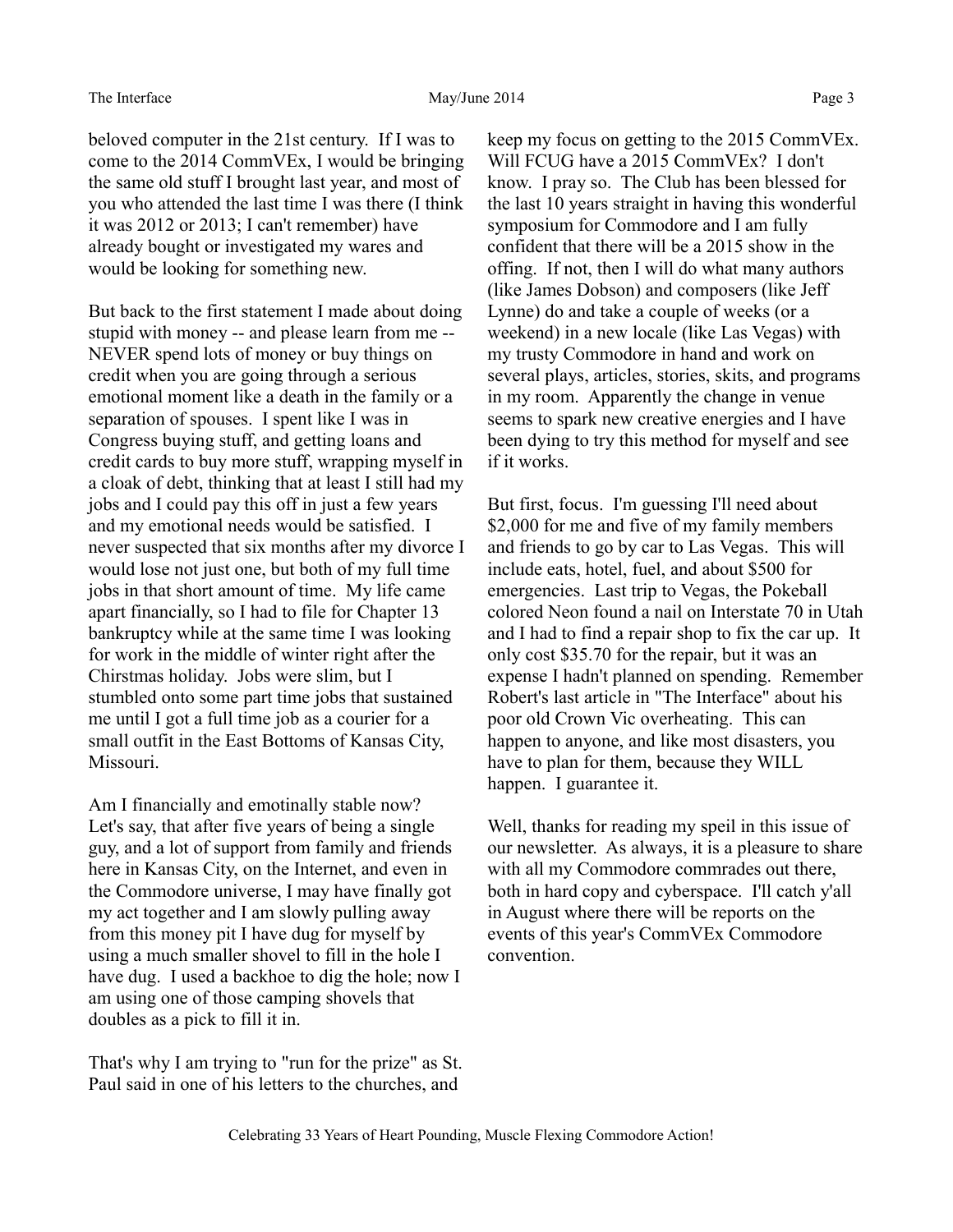The Interface and the May/June 2014 Page 4



#### **MONTHLY MEETING REPORTS**

#### **MAY 2014**

#### -by Dick Estel & Robert Bernardo

In case those of you following our club from a distance think our meetings are examples of organized, structured magnificence, let me set you straight. They are informal, chaotic, almost anarchic, and most of all fun and interesting.

As people arrive and bring in equipment, conversations take place on a variety of subjects, often having to do with computers but not necessarily. In May the participants in this organized mayhem were Robert Bernardo, Roger Van Pelt, Greg Dodd, Louis and Vincent Mazzei, and Dick Estel.

After we have set up anywhere from one to four computers and whatever other equipment is needed, we usually get around to ordering lunch, and a semblance of order is seen. Robert formally calls the meeting to order and makes any announcements he may have. Of course, comments, observations, and irrelevant side conversations may take place simultaneously.

new, never-opened VHS tapes from Dick were claimed by Roger and Greg; and Roger brought a large box of tractor-feed paper. When new, it cost around \$10; now a rarity, you'll pay \$30 if you can find it.

Robert presented a film on the Internet that was produced by his students at John Muir Middle School in Corcoran. Each year there is a student film festival in the Los Angeles area, and Robert's class entered for the fourth time. The subject this year was "preventing gang violence." Robert gave his 8th grade students the basic idea, and they wrote the script, acted the parts, and participated in filming.

Robert was able to attend the festival held at Fox Studios, and came home with certificates of appreciation from the California State Senate for the students.

Robert then reported and showed video on his visit to the William Shatner Weekend in southernCalifornia, where participants could pose for photos with "Bill" and have him autograph items. Shatner recognized Robert immediately, since he has been the only person who every year brings in Commodore items to be autographed. This year it was a gigantic Commodore PET 8050 disk drive, weighing perhaps 20 pounds.

Robert presented the Commodore Vegas Expo 2014 website, found at [http://www.portcommodore.com/commvex.](http://www.portcommodore.com/commvex) This will be the 10th annual event, and there will be an emphasis on the Commodore Plus/4 in recognition of the 30th anniversary of that machine. It appeared that Louis will take on the role of Robert's "right-hand man" at the show, taking on such duties as collecting money from ticket and raffle sales. Even Roger and Greg expressed interest that they might be able to make it to CommVEx.

Club members brought goodies to give away –

Some official business was conducted at this time.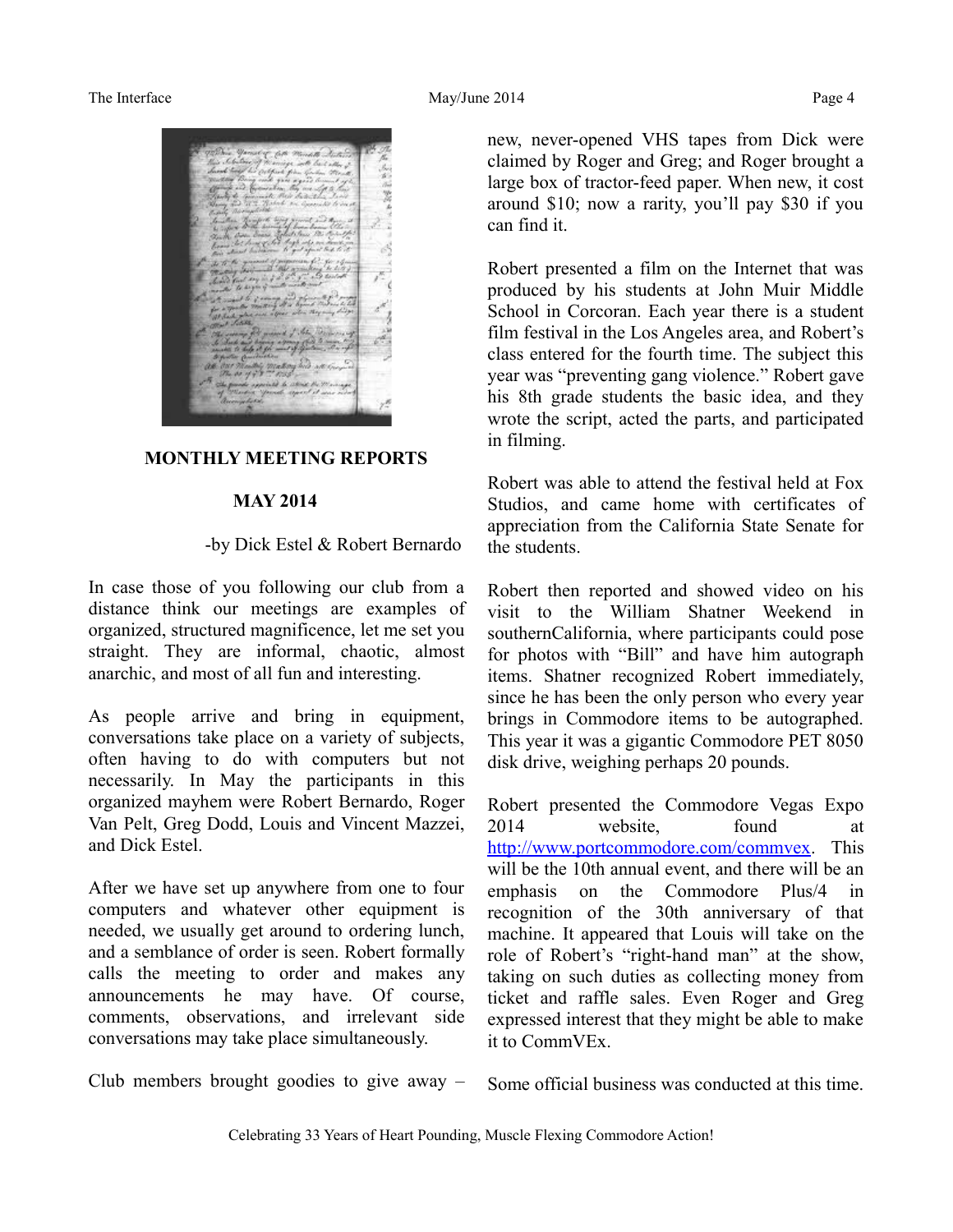We voted to establish a policy to divide any payments received for file conversion service equally between the club and the technician who does the work. (This service is explained on line at [http://www.dickestel.com/fileconvert.htm.](http://www.dickestel.com/fileconvert.htm)) The duties of equipment manager were transferred from Dick Estel to Roger Van Pelt (Dick will be available as a back-up).

Greg informed the club that he met up with Duncan MacDougall, repair technician for The Other Group of Amigoids (TOGA) in San Jose. In the past, Duncan had repaired and upgraded virtually all of Robert's various Amiga computers and had also upgraded C64 power supplies. Greg met Duncan at the TOGA meeting (held the day before the FCUG meeting), and Duncan, being a good repairman of many classic game consoles and computers, gave Greg a beautifully-working Atari 520ST computer system and did an on-thespot repair for another system Greg had brought. With Duncan advising him, Greg felt more positive that he could now load classic Amiga OS 1.3 games into his Amiga 2000 with OS 3.1.

Robert reported that the June FCUG meeting would be moved to the second Sunday, instead of the third Sunday of the month. This was due to his traveling to Europe on June 11. If any club member wanted a Commodore or Amiga item from Europe, Robert was willing to bring it to the U.S., provided that the item fit in his suitcase.

One of his European stops would be in Venice, and he was still trying to choose a hotel. Mike Battilana of Cloanto, the company which produced of Amiga Forever and C64 Forever CD/DVDs, had invited him to that part of Italy; he would meet with Robert and show him the area. Mike had attended the Commodore Vegas Expo three times and the Amiwest Show several times.

The first software demonstration was the Family Roots program by Quinsept, one of the top genealogy programs of its time, which was donated by Justin Jernigan of Mid-Atlantic Retro-Computing Hobbyists. It required a data disk, and we didn't have one set up, so we couldn't do much, but we were able to load the program and take a look at the menus, as well as browse through the extensive manual.

Moving to hardware, Robert brought in a Quickshot SV-2000 robotic arm which he had purchased for only \$10 from an engineer in Camarillo. It was similar in shape to the arms you see in commercials that show auto manufacturing, but small and plastic. It could be controlled via the Commodore 64, but Robert's package did not include the necessary cartridge. Robert was hoping to buy a replica cartridge from Tim Harris at Sharewareplus.co.uk. However, the arm could also be controlled with two joysticks, and we all enjoyed playing with this new toy. (See [http://theoldrobots.com/Mecarobot.html\)](http://theoldrobots.com/Mecarobot.html)

Dick had to leave relatively early, but the members carried on. Though Robert did not actually load anything from it, he attached the new uCassette (microCassette, also from Tim Harris) device to the club's C128. With an audio player transmitting WAV files through it into the computer, the user could load in programs just as if he were using a datasette drive.

On the Amiga front, Robert disassembled his Amiga 3000 in order to install the ZorRAM 256 meg memory card bought from AmigaKit.com. It was a snug fit to install that board into one of the computer's Zorro IIIslots, and so, Robert held down the machine to keep it from sliding on the tabletop while Roger pushed the board into the slot. The computer was reassembled and powered up. Success! Instead of the maximum 18 million bytes of Fast RAM that the computer formerly had, now it showed a whopping 284 million bytes!

Though we had no program that would tax the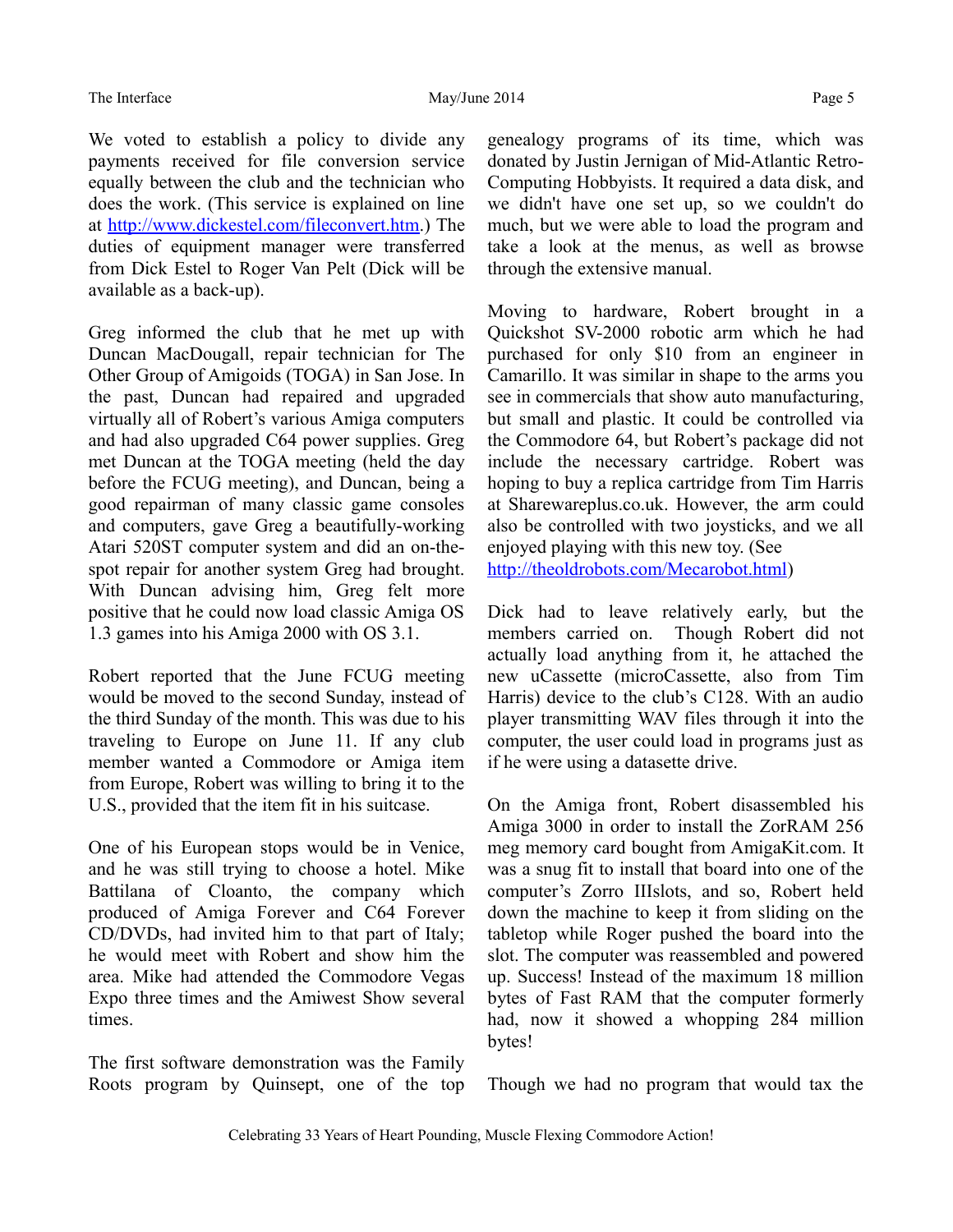Fast RAM capacity of the Amiga, Robert booted up the naughty Leisure Suit Larry 3, and Roger tried to maneuver around the landscape of this graphical adventure.

#### **JUNE 2014**

#### -by Robert Bernardo & Dick Estel

Despite the 100 degree heat outside, it was cool in Bobby Salazar's Mexican Restaurant on June 8, and FCUG members gathered for good food, good conversation, and the latest in Commodore news.

Enjoying the day were Robert Bernardo, Roger Van Pelt, Greg Dodd, Louis Mazzei, Vincent Mazzei and Dick Estel.

Not computer-related but demonstrating the value of preventive maintenance, the first thing we noticed as we each drove up to the restaurant was that half the roof of a building across the street was caved in, with a large air-conditioning system hanging at a precarious angle. This was a somewhat historic building, having been the site of Gospel Music and Supply Co. at least as far back as the 1950s, but more recently a furniture store.(Photoat

[www.dickestel.com/images/calif6449.jpg.](http://www.dickestel.com/))

Our waitress told us that the owner had been warned ten years ago to make repairs, and we observed the cost of ignoring this advice. The three people in the building at the time of the cave-in got out safely, but there were gas and water leaks, and Blackstone Avenue, the major street in front of the area, was closed for a day or two, harming all local businesses and inconveniencing drivers.

Robert brought some unexpected goodies. Long ago, probably in the 1990s, he had loaned some Commodore books to Betty Vasquez of Visalia.

She returned them, along with a jar of chocolatecovered raisins. Even if we had no interest in the books, most of us enjoyed a handful of raisins for dessert.

While attending Notacon on April 12-13 in Cleveland, Ohio, Robert learned that the event had lost money and might not continue. He is in discussion with the event organizers about making a significant donation to help the event continue but is still waiting for complete information. There's information on-line at [www.notacon.org/](http://www.notacon.org/) and at <http://www.notacon.org/1895/the-end-of-an-era/> (Robert's photos from the 2011 show are available at [www.dickestel.com/notacon2011.htm.](http://www.dickestel.com/notacon2011.htm))



## **A HISTORY OF THE AMIGA**

## **PART 8**

#### **THE DEMO SCENE**

Where else could you have "a hand in creating things that were so damn cool"?

-by Jeremy Reimer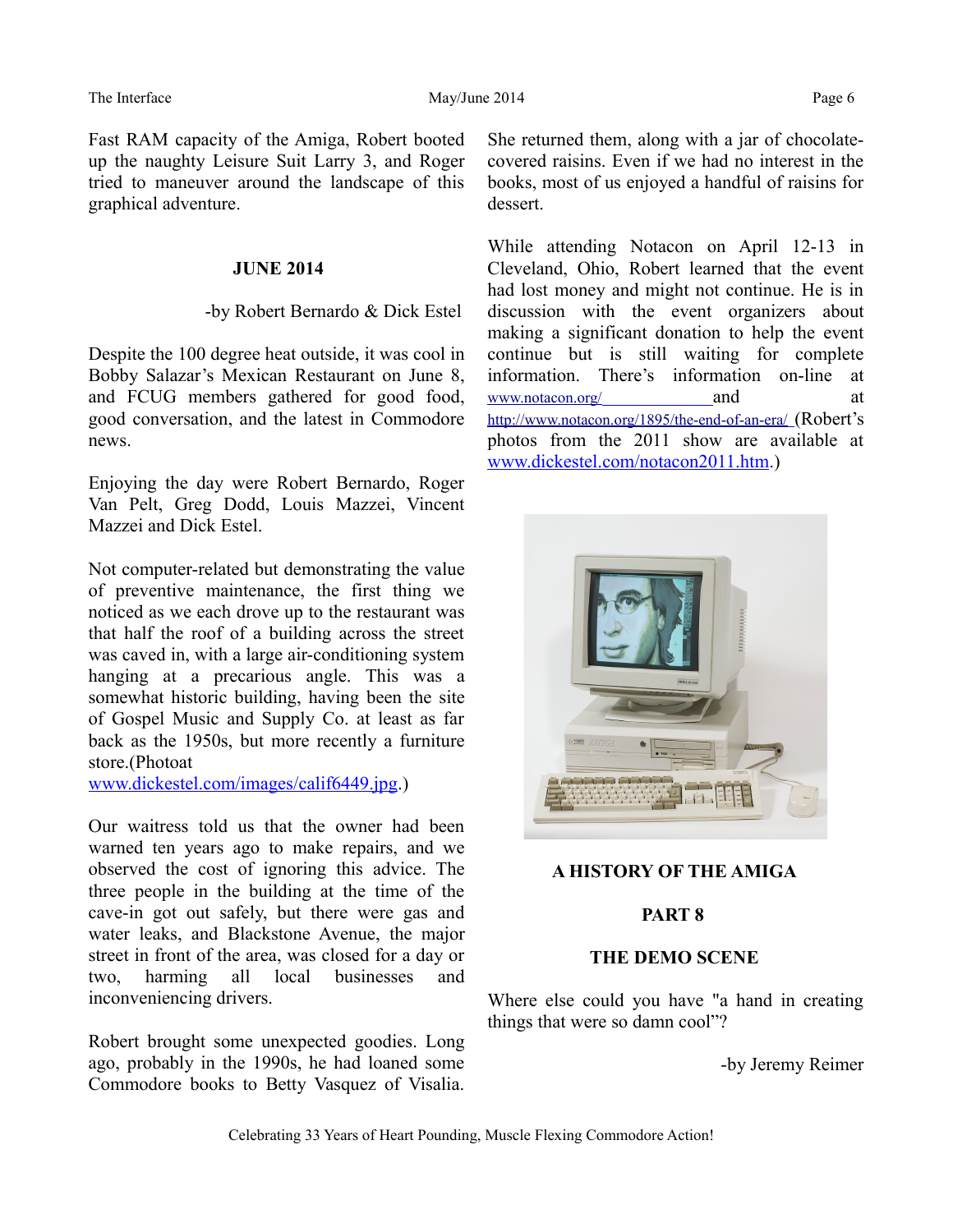## **Genesis**

As computer games became more and more complex in the late 1980s, the days of the individual developer seemed to be waning. For a young teenager sitting alone in his room, the dream of creating the next great game by himself was getting out of reach. Yet out of this dilemma, these same kids invented a unique method of selfexpression, something that would end up enduring longer than Commodore itself. In fact, it still exists today. This was the demo scene.

The genesis of the demo scene started with the Apple II in the late 1970s and fully formed with the Commodore 64 a few years later. It started with the battle between game developers and pirates. Companies, like Sierra, would add newer and more clever copy protection to their wares to prevent copying, and this challenged the pirates (who were mostly teenagers) to crack the protection. If you were the first to crack a game, you wanted to show off your feat to your friends, so crackers would add a byline with their pseudonyms on the game's loading screen.

Friendly competition between cracking groups led to an artistic arms' race. Instead of just modifying the loading screen, groups started to create their own "intros". These were little animations that would scroll the names of the group's members, perhaps with a little music in the background. As the intros got larger and more complicated, they started to rival the size of the games themselves. Eventually, some groups stopped doing the cracking altogether and just packed a single floppy disk with as much of their art, animation, and music as they could. These were the first demos.

# **Creating the demo scene**

Demos required the participation of multiple people, including artists, musicians, and coders, much like a small game studio. Unlike games,

however, demos did not (at least at first!) earn their creators any money. For the teenage crackers who became demo creators, this wasn't a huge issue. Creating a great demo wasn't about getting paid. It was about recognition from your peers, about amazing your friends by showing them something they didn't think could be done. This was something greater than money. It was empowering and addictive.

The first demo groups cut their teeth on the Commodore 64, an everyman's machine that ended its long life after selling 22 million units. When the Amiga arrived, powered by the Motorola 68000 chip, it represented a quantum leap in power over its 8-bit cousins the Commodore 64 and Sinclair Spectrum. Demo groups flocked to the new machine with its greater color palette and superior sound. The Amiga's custom chips were just begging to be explored by clever coders banging directly on the hardware using assembly language for superior speed.

Although the Amiga 1000 was released in 1985, it wasn't until the more inexpensive Amiga 500 came out in 1987 that kids interested in demos could afford one. Trefor James was one of them. "I started out with a BBC Model B and then moved onto a Commodore 128," he explained to me. "When the Amiga 500 first came out, I knew I simply had to have one. It was so hugely ahead of anything else that was around at the time. It changed everything."

A friend at school gave Trefor some pirated games, most of which had intros from the cracking group on the front of them. He loved the idea of a group of guys (and they always seemed to be guys) who dedicated themselves to the challenge of removing copy protection. He also was intrigued by the idea of scroll text, where you could communicate with others doing the same thing. A friend, already in the demo scene under the name "Count Zero," told him that if he liked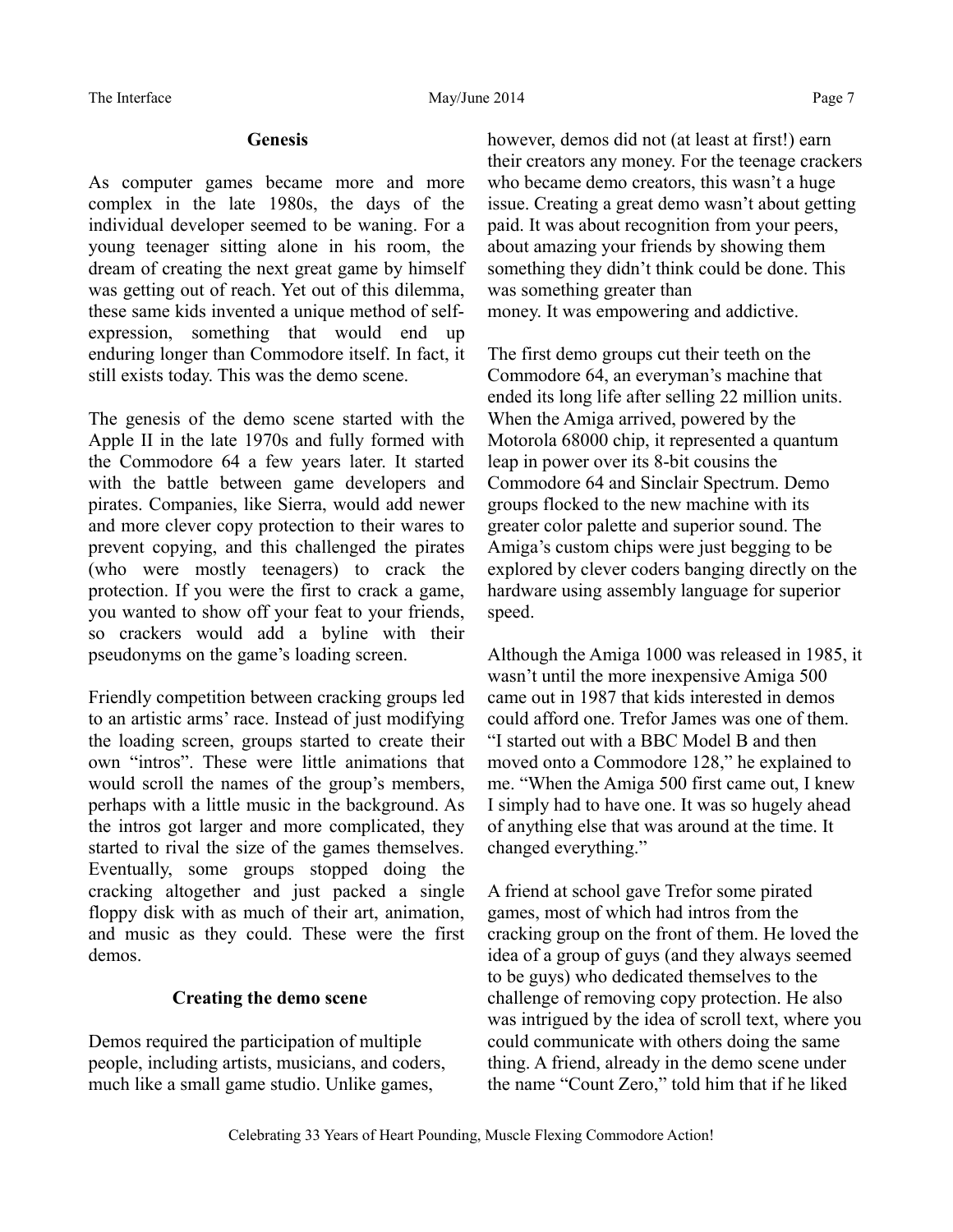intros he would love demos. Count Zero then gave him a stack of 3.5-inch floppy disks.

Most of the demos contained phone numbers in the scrolling text in the end credits, and Trefor called some of them up, not knowing what to expect. He found that they were "a bunch of really cool guys" who were just as excited about computers as he was. Before he knew it, he was part of the scene as a mail trader.

In the early days, the primary method of distributing demos was by mail. This proved somewhat impractical as the scene got larger, so trading moved to dial-up modems and bulletin board systems (BBS). This led to a new problem -- long-distance phone bills. Traders could have up to 150 contacts with whom they swapped software. Trefor said that monthly phone charges of £400 (more than \$1,100 in today's currency) were not uncommon. For a teenager, it was hard to sustain these bills for very long.

Some people sold their computers to cover the costs, thus exiting the scene forever. Others started trading hacked calling cards. "Virgin" cards were highly sought-after currency as they could be used for up to six to eight weeks. AT&T and MCI were the most common as they provided toll-free 800 numbers in most countries. The top cracking and demo scene BBS would trade in valuable text files describing how to build blue boxes and other "phreaking" tips for hacking the phone exchanges.

Before the Internet, these phreakers were building their own international communications network. Demo group collaboration sometimes extended over oceans. Arctangent, a 19 year-old computer artist living in the US, had contributed some graphical screens for an electronic scene magazine called "Grapevine." One night at 2 a.m. his phone rang. He heard the distant, tinny voice of a British woman asking if "Aaah-tangent"

would like to join the demo group LSD. Initially he thought it was a prank call, but they phoned back and insisted that he "just say yes."

#### **Running a demo group**

Keeping all these far-flung groups of enthusiastic teenagers organized took a very special kind of management. When Count Zero asked Trefor to join the group Anthrox, he jumped at the chance. It wasn't a large group (he was their fifth member) and when Count Zero started winding down his activities, Trefor ended up taking on some of the group's management duties. Much of this activity consisted of finding smaller groups and "consuming" them for their talent. A good way to grab an artist or a coder from a rival group was to bribe them with an offer of a cheap modem. It was a tricky balancing act. Artists and musicians wouldn't join groups without good coders, and the coders wanted the best artistic talent to make their algorithms shine.

Disputes between groups were inevitable, and while they never got truly nasty, sometimes bad feelings would leak out into the demos themselves. Along with the "greets" to other groups displayed in scrolling, bouncing text, more nasty messages could sneak in.

Occasionally a group would release a substandard demo "on behalf" of another group they were fighting with. These arguments may seem petty with the benefit of age and hindsight, but they mattered a great deal to the people involved at the time. Sure, in some sense they were typical teenagers, with cliques, in-jokes, and plenty of swearing. But they were also very atypical teenagers, capable of writing highly tuned assembler code that talked directly to the Amiga's custom chips and made them sing.

Running a demo group was basically a job that you paid to do. So why would anyone do it? Trefor provided the answer: "What else could you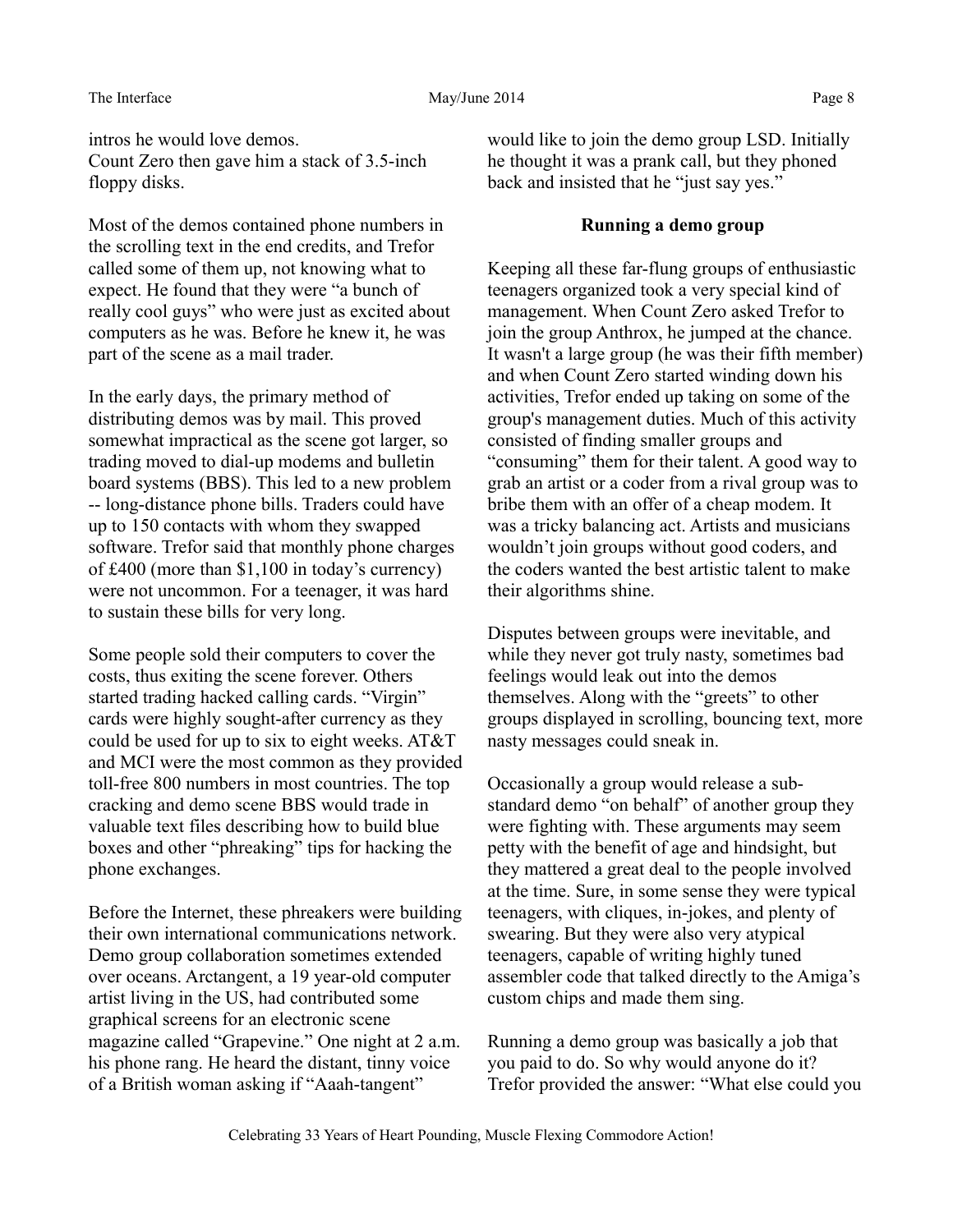do at such a young age that would let you talk to and meet people from all over the world and have a hand in creating things that were so damn cool?"

# **The technology behind the demos**

Demos are, at their heart, a way to showcase the artistic, musical, and coding talents of their creators. As such, each demo was written from scratch by the team members. Sometimes artists would argue about the particulars — was it acceptable to draw images on paper and then scan them in, or should all art be created entirely digitally on the computer? — but generally everyone agreed that all the content should be original. That was part and parcel of the whole exercise.

In general, the graphical effects were rendered in real time when the demo was run, rather than being pre-rendered over many weeks and then played back as an animation. Partly this was due to the technology of the time — you couldn't fit much animation on a 3.5-inch floppy disk — but mostly it was about creating amazing new effects that nobody had seen before. Demo groups mystified the audience about how these pieces were generated. Pre-rendering would have ruined all that.

Some early effects included the aforementioned scrolling text, making graphics ripple and wave, blasting large numbers of sprites around the screen, dynamically shifting colors in a plasma effect, or creating a simulated 3D effect using dots or balls.

Today, with 3D graphics chips being powerful and ubiquitous, it's easy to become jaded about graphical effects. But back then, 3D graphics cards didn't exist, getting 3D effects out of a 7.1 MHz CPU took a combination of tightly coded assembly language programming with some creative tweaking of the Amiga's custom chipset. The fact that the effects were generated in real time made demos essentially like little video games that ran automatically without user intervention. As such, it seemed like a natural conversion for demo coders and artists to move into the game industry. Many of them did. Some game studios absorbed the demo culture wholeheartedly. Psygnosis, who produced some classic Amiga games like Shadow of the Beast, were known for their graphical prowess and even their logo resembled the highly stylized fonts used in demos.

However, the transition from demos to games wasn't automatic. Demos, after all, didn't have to worry about gameplay or even leaving any CPU cycles over for game logic. Some of the demo members were into the scene for the purity of the challenge and saw making games as "selling out." And of course, there was natural attrition as scene members got older and got regular jobs, discovered girls, or both. Despite all this, the demo scene continued to grow.

# **Demo parties**

Creating demos and distributing them over the world via mail and electronic bulletin board systems was fun, but it lacked a certain something. Every demo group member wanted to prove that they were the best, but how could you do that? The only way to know for sure was to gather all the best demo groups into the same room and let the audience judge for itself. And thus the demo party was created.

The first parties evolved, like the demo scene itself, out of pirating. "Copy parties" brought people with the same computers together for an afternoon of discussion and trading software. A typical party was one like the monthly meeting of the PaNoRaMa Commodore Computer Club, which at its height had more than 1,500 people coming to meetings held in a lecture hall at Simon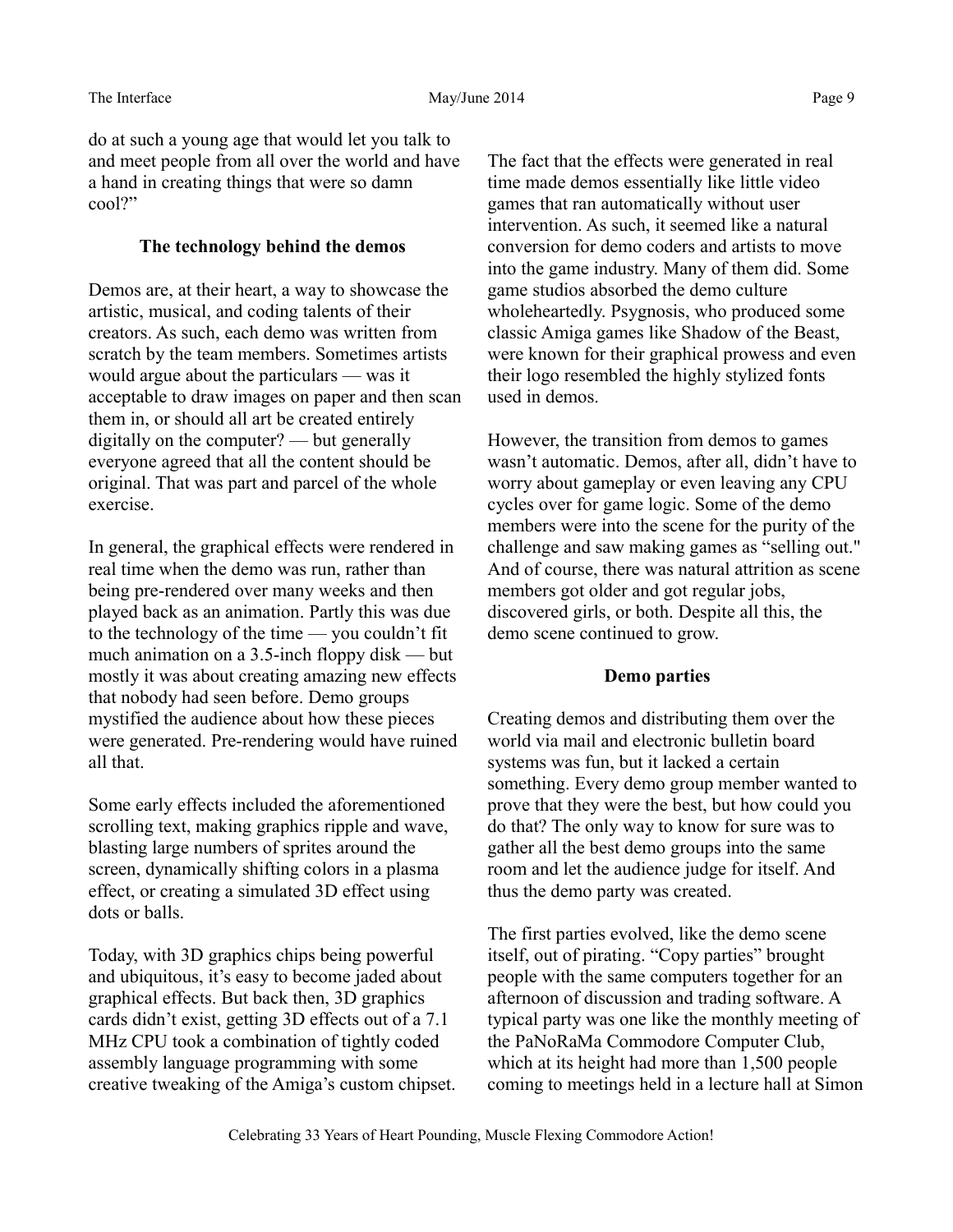Fraser University [in Burnaby, British Columbia, Canada]. On the main table, a stack of daisychained floppy drives droned constantly thanks to the Amiga's multi-tasking prowess. As time went on and law enforcement found out about these parties, they shifted away from copying (at least out in the open) and more toward demos.

Demo parties started out as small gatherings of friends but soon grew into much larger events. As they became more serious, it felt natural to award prize money to the winning contestants. The money came not only from entrance fees but also from corporate sponsorships. Companies ranging from local businesses to industry powerhouses like Intel and Nvidia advertised at demo parties. The amount of cash raised varied from a few hundred dollars to more than \$50,000 for the largest parties.

One of the most popular demo parties (and one that is still around today) is Assembly, an annual three-day event held in Finland. The first Assembly was held in 1992 and was organized by the Amiga demo groups Complex and Rebels and the PC demo group Future Crew. Each year the party got a little bit bigger until, by 2002, they had to rent out an entire hockey arena to fit everyone.

## **Amiga versus PC**

In the mid-to-late 1980s, the Amiga was the undisputed champion of the demo scene. Its custom chips, multiple graphics modes, and 16-bit processor ran rings around PCs. An Amiga could display 4096 colors at 360×576 resolution while simultaneously playing four-channel stereo digital sound without taxing the CPU. A typical PC of the same time mostly ran in text mode or, if you were lucky, displayed at 320×200 in four glorious colors while sometimes managing to emit a solitary beep.

In the early 1990s, however, this began to change.

Mostly this was due to advancing PC hardware, particularly the new VGA standard that could display 256 colors out of a palette of 256,000. PC hackers like Michael Abrash dug deep into the VGA internals and found undocumented features like Mode, a method of programming that allowed for smooth scrolling, something previously considered impossible on PCs.

The release of the 386 chip and its cheaper 386SX cousin also propelled the PC forward in pure processing power. Games like Doom and Wing Commander showed some of the amazing almost-3D effects that you could do purely on a 386.

The Amiga and PC scenes quickly formed a rivalry. The Amiga folks were suspicious of the PC upstarts and disliked the inelegance of the PC architecture. The PC people felt that the Amiga was languishing in the past. Sometimes this rivalry extended to the demos themselves. Amiga demos would make fun of the PC in scroll text, while PC demos would flash messages saying "it's dead"— and everyone knew what they were referencing.

The rivalry still lasts to this day, but it has become more of a friendly one. Many of the demo scene participants are getting older and are more interested in socializing than fighting. Many demo parties separated Amiga demos and PC demos into distinct categories to avoid any crossplatform competition. Some, however, still bundled all demos into one big pot. In these competitions, whenever an Amiga demo won, there was loud cheering and energetic signwaving from the Amiga fans. The last time this happened was in Assembly 2006, when Starstruck from the group Black Lotus took home the grand prize. It's still an impressive work of art today.

#### **Where they are now**

Many demo scene members went on to interesting industry jobs in graphics, animation, or software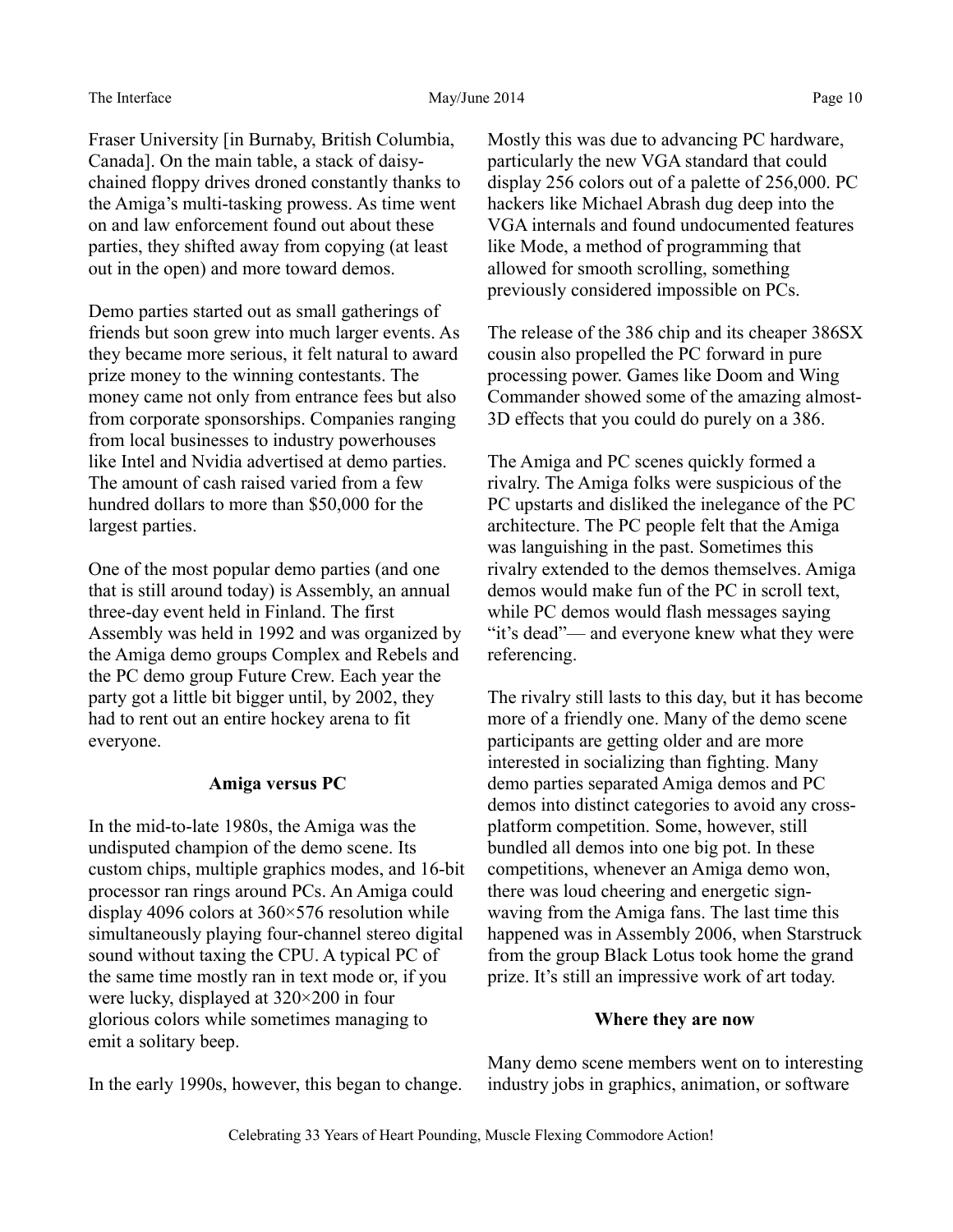development. All of them remember their Amiga demo days fondly.

Arshad Rahman lived in Toronto in the 1980s. He was part of a small local Commodore 64 cracking scene that moved on to the Amiga. While the North American demo scene was a small fraction of Europe's, with its massive Assembly demo parties, it was still a chance to create impressive new things and get noticed by the industry.

Arshad had written a cool 3D ball demo and showed it off at one of the Amiga Developer Forum's monthly meetings. This caught the eye of the owner of a video game development company, and he hired Arshad immediately to work on a game. He ended up working on a high-end Video Toaster-based editing software package before joining ATI in 1995.

ATI released one of its first 3D accelerator cards in 1996, the Rage2. This card was somewhat derided at the time as a "3D decelerator" because the poorly optimized Windows drivers would often produce lower frame rates than simply using software rendering on the CPU (I had a friend who bought one of these cards at the time and we personally verified that it did actually slow things down). Arshad took the card and, returning to his Amiga roots, bypassed the drivers entirely and programmed the card directly on the "bare metal." He was surprised to find that the card's 2D performance was blisteringly fast, and he ended up porting a few of his old Amiga demos over to a Macintosh running a Rage2 card. The card didn't have all the custom chips that the Amiga did (such as the copper) but a significantly faster blitter chip combined with a fast CPU made it possible for a PC to finally catch up with and surpass what the Amiga had been doing for years on a 7MHz 68000.

transformed somewhat from its early roots. Because virtually anything imaginable can be produced in real time with modern 3D video cards, there are "64k intro" and "4k intro" categories for groups that want to show off exactly how much visual wonder can be produced from a tiny amount of code. (The 64k is the maximum size of the executable file, but the demo may use as much RAM as it deems necessary). They use extremely aggressive compression techniques and the modern PC's insane processing power and memory to generate a lot of content on-the-fly.

Razor 1911, a cracking and demo group with a long and storied history, produced a 64k intro ironically called The Scene is Dead for the Revision 2012 demo party. It started off with a view of an old AmigaOS boot screen viewed through a retro nostalgia lens and ended with 65,535 bytes of pure visual joy. YouTube provides a good approximation of the results, but the quality when running the code directly is still superior.

Much like the Amiga itself, the demo scene ignited people's passions and imaginations. It showed what amazing things people willing to spend time and effort on their craft could produce with the help of a computer. In the end, it spawned careers and industries too numerous to mention. While at first glance the demo scene might seem to be a part of history, its continued existence is nothing less than a triumph of the human spirit.

Tune in for the next installment in the series that will cover the Amiga's Video Toaster and the incredible impact it had on the industry.

# **The modern demo scene**

While the demo scene still exists today, it has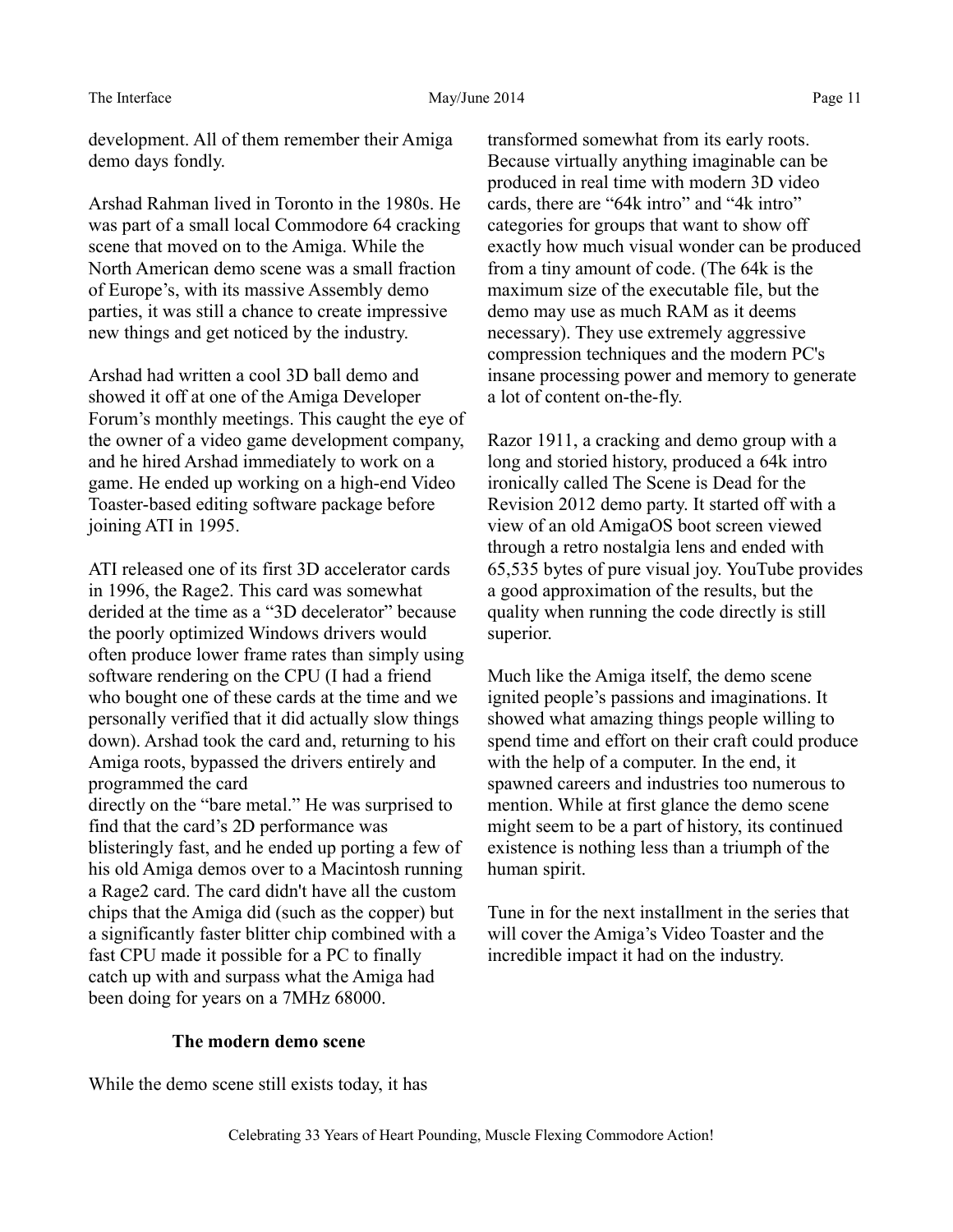

## **THE REAL STORY OF HACKING TOGETHER THE COMMODORE 128**

#### -by Bil Herd

The most popular computer ever sold to-date, the Commodore C-64, sold 27 Million units total back in the 1980's. Little is left to show of those times, the 8-bit "retro" years when a young longhaired self-taught engineer could, through sheer chance and a fair amount of determination, sit down and design a computer from scratch using a mechanical pencil, a pile of data books, and a lot of paper.

My name is Bil Herd and I was that long-haired, self-educated kid who lived and dreamed electronics and, with the passion of youth, found himself designing the Commodore C-128, the last of the 8-bit computers which somehow was able to include many firsts for home computing. The team I worked with had an opportunity to slam out one last 8 bit computer, providing we accepted the fact that whatever we did had to be completed in 5 months… in time for the 1985 Consumer Electronics Show (CES) in Las Vegas.

We (Commodore) could do what no other computer company of the day could easily do; we made our own Integrated Circuits (ICs) and we owned the two powerhouse ICs of the day; the 6502 microprocessor and the VIC Video Display IC. This strength would result in a powerful computer but at a cost; the custom IC's for the C-128 would not be ready for at least 3 of the 5

months, and in the case of one IC, it would actually be tricked into working in spite of itself.

To add to the fun, a couple of weeks later the marketing department in a state of delusional denial put out a press release guaranteeing 100% compatibility with the C64. We debated asking them how they (the Marketing Department) were going to accomplish such a lofty goal but instead settled for getting down to work ourselves.

As the project progressed we realized that this most likely was going to be the final 8 bit system to come out of Commodore. We began shoving in as many features as could fit in a 5 month time frame. Before we were done we would have a dual processor, triple OS, dual monitor (40 and 80 column simultaneously) with the first home computer to break the 64k barrier. We started referring to the C128 as 9 pounds of poop in a 5 pound bag, we couldn't quite get 10 pounds to fit. We also joked about turning out the lights on our way out the door as we knew that the 8-bit era was coming to a close.

The C128 would require two brand new 40 pin custom chips; a Memory Management Unit (MMU), a Master Programmable Logic Array (PLA), and the venerable but scary VICII video core chip needed to be re-tooled. We also had the chip guys bond up a very special 48 pin version of the 6502 microprocessor and we decided to use Commodore's newest 80 column chip which by itself almost caused us to miss CES. (But that's a different story).

So here is where the need for some serious hacking comes in; we needed to start writing software (a whole new Rom Kernel and Monitor and a brand new version of Basic featuring structured commands), we needed to start the process of making PCB's and we needed to start debugging the hardware and understanding the implications of trying to use 128k of DRAM (yes "k", not m,g or t) which was a first, as well as the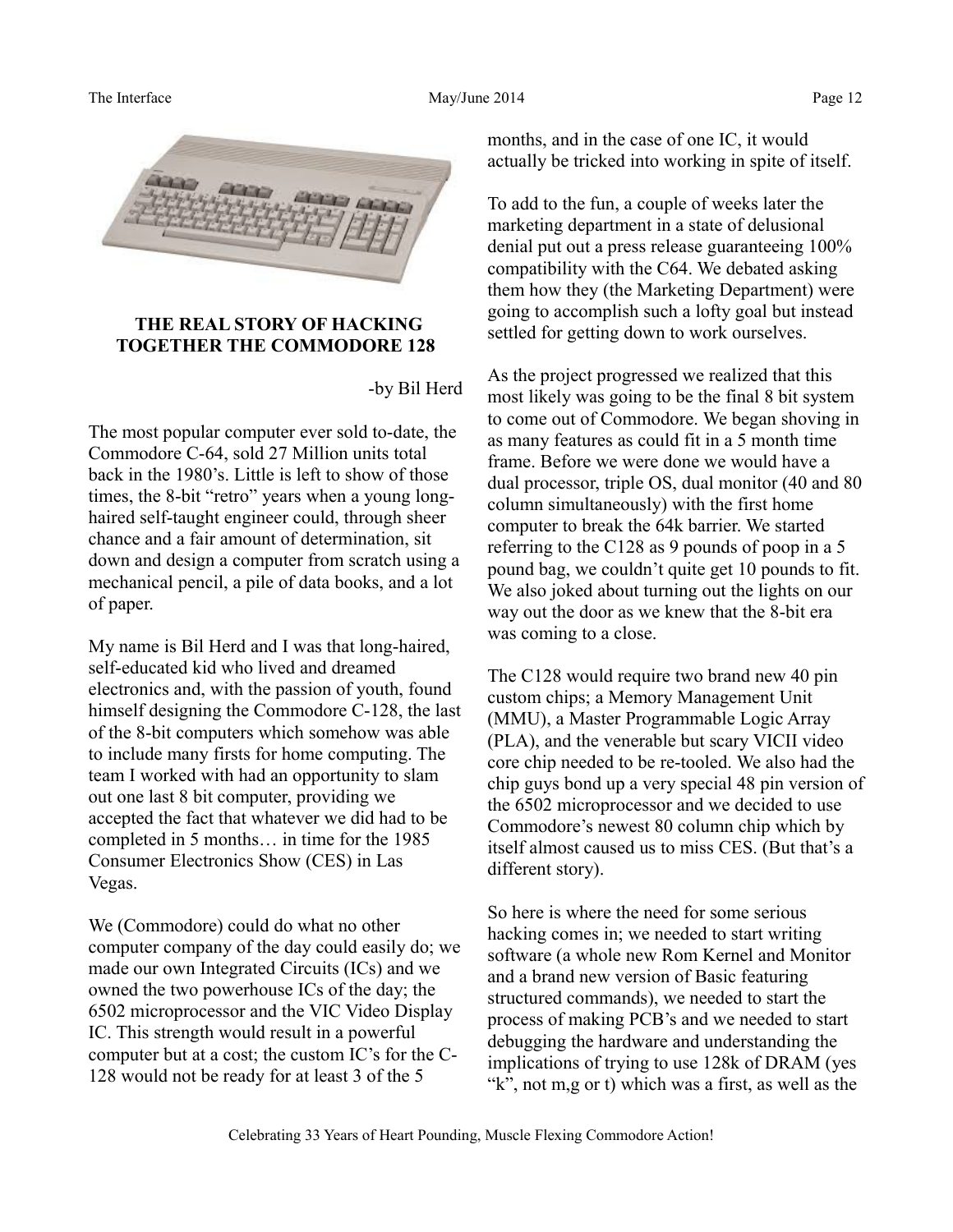first MMU in a home computer. Along the way it turned into a dual processor system 6502/Z80, and simultaneous 40 column TV display and 80 column monitor. Home monitors didn't really exist yet, we were kind of counting on having that done in time also, along with a new hard drive.

What we ended up doing was designing the first PCB to take either finished 40 pin dip chips or 40 pin emulator cables leading to emulator boards built of 74LS chips that when combined with some rather cranky PLA's (The FPGA of the day) and delay lines and whatever else we could find, acted close enough to a custom chip that the programmers could continue working.

Our construction technique was to add to the PCB as much as we knew we needed for sure and then add jumpers to that as needed. The mainstay though in the 80's was good old-fashioned wirewrap, and so we proceeded to lay out a sacrificial main PCB and wire-wrap sub-assemblies to act like the custom chips that would hopefully arrive in a couple of months. (Looking at the bottom of the main PCB its hard to believe that in about 3 months we would start a production run of several million.)

This was just the beginning, ahead lay some fairly insane kludges that all had two things in common; We had to get any hack or fix done overnight while the managers were home sleeping and the end result had to work in million piece quantity.

During the final push to CES we ate our holiday dinners out of aluminum foil in the hardware lab using the heat of disk drives to keep the food warm, and the bathroom sinks doubled as showers. My shoes became unwearable due to extended use and were discarded, only to have a mouse take up residence in the toe. (The first Commodore Mouse).

We assembled units in the booth the night before the show, Commodore Business Machines (CBM) employees were tasked with hand carrying the 80 column chip which had almost been a show stopper. The programmer that had ported CPM was able to fix the last of 80 column bugs by editing raw data on the floppy.

As far as the product performance at the show we nailed it. Nothing failed, there were no "blue screen" moments, and the press was kind to us. Upon returning to work we struggled with how to ramp down after having been in the crucible for so many months. Showers were taken and eventually the slack-jawed expressions gave way to normal-jawed expression.

We figured we had done the last big 8-bit computer, we knew one era was ending but we were also excited about the advent of the 16-bit Amiga even amid rumors of big layoffs in engineering. Without the drive of the founder, Jack Tramiel, CBM seemed to wander aimlessly canceling the next computer, the LCD Computer system amongst little to no marketing of main products. The feeling for me was as the days of Camelot had come to an end. The team slowly broke up without a new challenge to bind us together, I ended up working at a Trauma Center in New Jersey in my spare time as I had become somewhat addicted to adrenaline.

The C128 Engineering Team as seen in the Easter Egg image:

Bil Herd: Designer & Hardware Lead Dave Haynie: Intricate timing, PLA Emulator and DRAM Frank Palaia: Z80 Integration and Ram Expansion Fred Bowen: Programmer and Software Lead-Kernal & Monitor Terry Ryan: Programmer- Basic V7 including structured language additions. Von Ertwine: Programmer- CPM

The Commodore C128 was produced in 1985 and sold 5+Million units generating about about \$1.5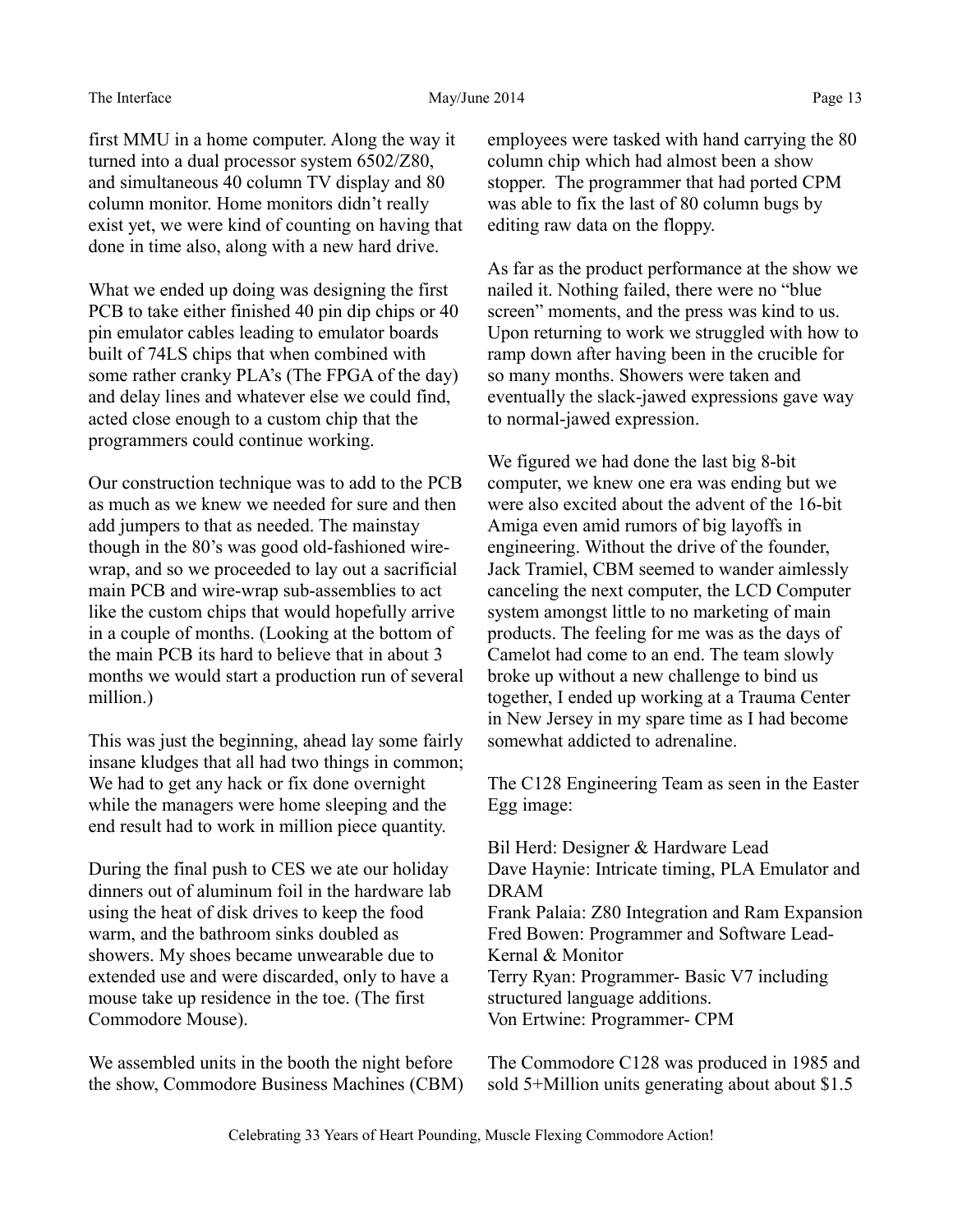The Interface and the May/June 2014 Page 14

Billion in revenue. The C128D with built-in disk drive was supposed to be released at the same time as the standalone unit but the C128D did not make it into production for a couple of years.

---------------------

[CBM engineer Dave Haynie replied to many questions after Bil's article was published. Here are Dave's responses, minus the sometimes wordy inquiries.]

Dave Haynie says:

December 9, 2013 at 3:49 pm

The 68000 was a bit of both. To a hardware guy, it's a 16-bit chip… 16-bit data bus, extended address bus. To a software person, it was all 32 bit, with the expected 32-bit flat addressing (logically, anyway), the 32-bit register model, and instructions for 8, 16, and 32-bit data types. To a CPU designer, it's a little of both. 32-bit registers, but most other things are 16-bit. There are three 16-bit ALUs, and yeah, you can do 32-bit operations, but they run in two phases, so they're a little slower…

still much faster than not having them.

The only really important thing in the long run was the instruction set architecture. That allowed for future 68K systems that were fully 32-bit, starting with my old buddy the 68020. Even git a tiny instruction cache and 32-bit barrel-shifter in that bad boy.

## Dave Haynie says:

December 9, 2013 at 4:00 pm The "towers" as we called them were made from very fast TTL chips and PLDs. The VIC chip couldn't have been emulated, but the "PLA" and MMU were small enough. They were more complex than anything you'd find in most computers of the era — some of those 10ns or 5ns PALs ran \$10 each.

Commodore actually put the 8520, or at least

most of one, on a very expensive FPGA, years later. The chip designers were moving the 8520 design to HDL for incorporation in the CD32 allin-one support chip. Do to test this, it went into a multi-hundred dollar FPGA… not exactly a practical replacement for a \$1.25 chip, but when you can test out you new chip designs in old hardware, you do.

## Dave Haynie says:

December 9, 2013 at 9:01 pm In the day, I wrote hundreds of Amiga articles,. And that one angry film... There's not all that much call for it these days, though I am doing an Amiga thing at VCF East this Spring... postponed from last year, as they were still recovering from Hurricane damage. But I'm always happy to talk/write about this stuff (you might have noticed).

## Dave Haynie says:

December 9, 2013 at 9:09 pm We also did similar towers for various Amiga chips. There had been a Fat Agnus tower, there was an A500/A2000 Gary tower, no original Buster tower — that had in theory been prototyped on the German version of the A2000, but that implementation contained a big I didn't find until we had the first chips back — ouch! All kinds of very large towers were made to prototype A3000 chips. But the project C128 was the last time anything had been wire-wrapped… at one point, we had three theoretically similar C128 towers, each doing something slightly different.

Later on, at least for awhile, Commodore got really good at fast turns. Gary, DMAC, RAMSEY, Buster were all built on Commodore's in-house gate array process. So we could, if necessary, get new chips turned around in a month. It's hard to get a new PCB turned around in a month. For just a little while, I was very spoiled… my punishment was to work at start-up companies ever since :-)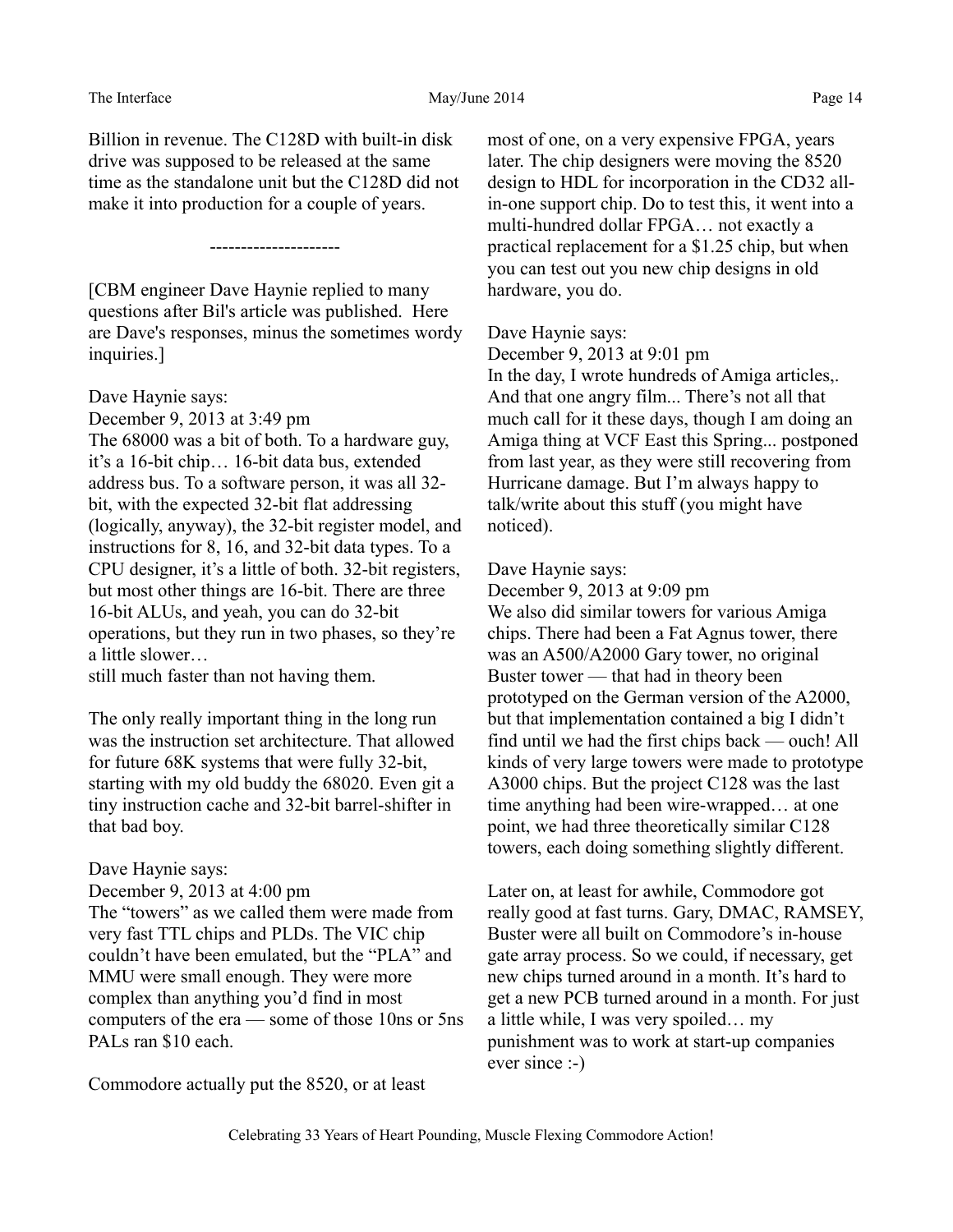#### The Interface The Interface May/June 2014 Page 15

Dave Haynie says: December 9, 2013 at 8:37 pm Of course the 68000 wasn't an option for the C128. The goal was to deliver a C64 upgrade, not a completely different computer… and besides, we already had a 68000 project. The 68K would have required considerably more memory, a 16 bit bus architecture, etc… it's a different computer. The Z-80 was cheap, and easy to adapt to the existing 8-bit bus... well, easy once Frank joined the team.

The 68K was certainly a better choice for the next ten years, but that wasn't the question the C128 team was trying to answer... you kind of knew that by the fact we pretty much knew the name of the product before the project had started.

And actually, at Commodore, before Jack left, there was this other project: the "Z8000 project", also dubbed the Commodore 900. Prior to acquiring Amiga, that was the future direction for high-end systems at Commodore. The Z8000 was, of course, Zilog's upgraded CPU — 16-bit all the way, but with a real MMU chip as an add-on. So it was running Coherent, a UNIX clone.. that solved the "big system" OS problem in a useful way, since writing a real next-generation OS was not easy task (which is why you didn't have many companies doing this from scratch — most used off-the-shelf pieces, which unfortunately didn't necessarily make things very "next generation").

What became of the Commodore 900? Well, at Commodore, it was cancelled. But if you take out the Z8000, drop in a 68000, and put it in a C128 like "flat" computer + keyboard case, it's going to look an awful lot like the Atari ST. Thing is… there were three different hardware teams on the C900… it had been going on several years by the time we got into the Amiga business. The first two teams just couldn't get the damn thing to work. The third team, GRR (George Robbins) and Bob Welland, went on to bring you your Amiga

500. People from the second team left with Jack to go do things at Atari.

That last version was done… it could have been productized, and might even have been, had Commodore been healthier in '84-'86. It would have a been an amazing value in monochrome megapixel UNIX workstations, up against the Sun 2 and similar 68K machines. No way did the Z8000 ultimately have the staying power of the 68K, RISC, or eventually the x86, but in '85, it wasn't a bad way to deliver that. The Z8000 machine also had its own expansion bus system, designed using flat cards with 2-piece connectors… a little like the idea of Sun's S-Bus, you could have these in pretty low form-factor workstations.

## Dave Haynie says:

December 10, 2013 at 10:00 am Remember.. there actually were C64 emulators for the Amiga. They didn't work at speed, except on trivial stuff. The one on my smartphone pretty much does.. then again, my 2-year-old smartphone (Galaxy Nexus) is faster than most PCs were 10 years ago, not to mention any Amiga, ever.

That said, if you really believe that C compilers even now can match top assembly coder performance on 68K code, much less 6502 code, you haven't met any good 68K assembly coders. It wasn't even much of a contest. And that wasn't even the right question to ask. Compiler didn't win because they produced better code. They won because the definition of "better" was always in flux, and the simple fact that you could change a few compiler switches and change "better" from "as small as possible" to "as fast as possible"... much less the output from "68K object" to "x86 object" to "ARM object" is why compilers won. Hands down, and long before, as it has been the case recently, CPUs got complex enough, and compilers good enough, for hand assembly to be a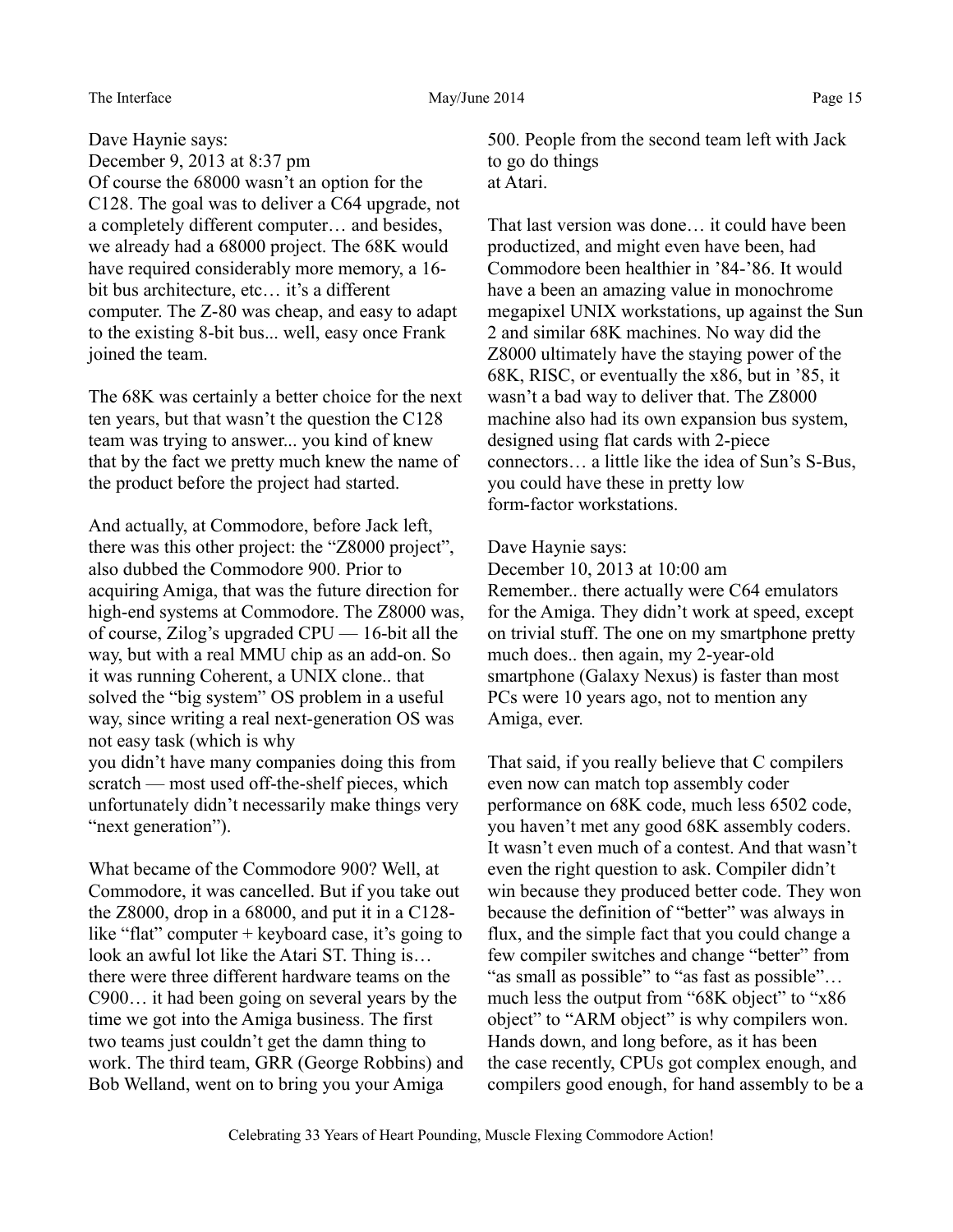bad idea in general. I mean, a modern compiler can take into account the effect of the actual CPU hidden under the virtual x86 in any modern PC desktop processor. Your brain may know about things like register renaming, but it doesn't track that. Not that this gets used much — folks write code for "x86's; or maybe "2013-vintage-x86's, but not so much effort targeting the LGA2011 i7- 3930K in my PC versus the i3 or A10 in someone else's.

And sure, there were loser technologies that weren't bad, even then. The National 16032 and 32032 were interesting... and their "blitter per bitplane" graphics processor technology even more interesting, at least to me at the time. AT&T's 32xxx series, their later "Hobbit", etc. were another that had some good ideas, but got lost in the noise (and, apparently, the chip being too complex to make at AT&T's fab in Allentown, PA).

Dave Haynie says:

December 9, 2013 at 4:42 pm Oh please, the Sinclair QL was even slower than the C128… the only appearance of the 68008 outside of a toaster oven or dishwasher. You really shouldn't run a 32-bit ISA over an 8-bit bus... that's just wrong.

Just as with Tortelvis fans, 5,000,000 C128 fans can't be wrong. Sure, we did much better things with the Amiga, the first machine to have the performance to back up a GUI environment. We knew the C128 was likely Commodore's last 8-bit machine, and there were plenty of uses for such computers. It wasn't for some years that the Amiga had better office tools than you could get for the C128... on the day it shipped. Different computers for different purposes... not everyone wants a "bleeding edge" system.

And consider, too, that the C64 was a transitional system in the target of the computer. Sure, there

were business machines by then, but a fairly limited market. In the era of the PET, you bought a computer to get "into computing"… the same reason you might buy a guitar or a camera... that device was the central focus of your hobby. This was still largely true in the VIC days, other than for gaming, and into the C64 era.

By the time the C128 came out, this really wasn't true... most computer buyers were computer users. They bought the computer nit to hack, but to support something else with it... like I might design a PCB, edit a video, produce a song, or write articles on some silly blog with my PC (or in the latter case, my tablet)... no coding necessary. Computing for most isn't an endpoint, but a means to some other end.

In 1985, the C128 ran more software, mostly mature, reliable software, than any other computer. The Amiga 1000 shipped a couple of months later, but it was really for computer hobbyists at that point. Not regular users. That changed over the next decade, but back then, the C128 was a much better choice. I'll leave it as an exercise to compare C128 sales to Amiga 1000 sales, despite the fact the Amiga changed more about personal computing in one product than certainly anything since Chuck Peddle invented personal computing with the launch of the PET 2001.

Dave Haynie says:

December 9, 2013 at 8:57 pm The C64 and, by extension, the C128, were designed to be low cost systems. That means you're budgeted on case complexity, budgeted on the power supply — only a little juice there for add-ons, etc.

Believe me, they counted every penny. I spent quite a bit of time working on C128 timing and compatibility — I ran every cartridge known to mankind on the C128, and when something didn't work, I had to figure out why. Often that also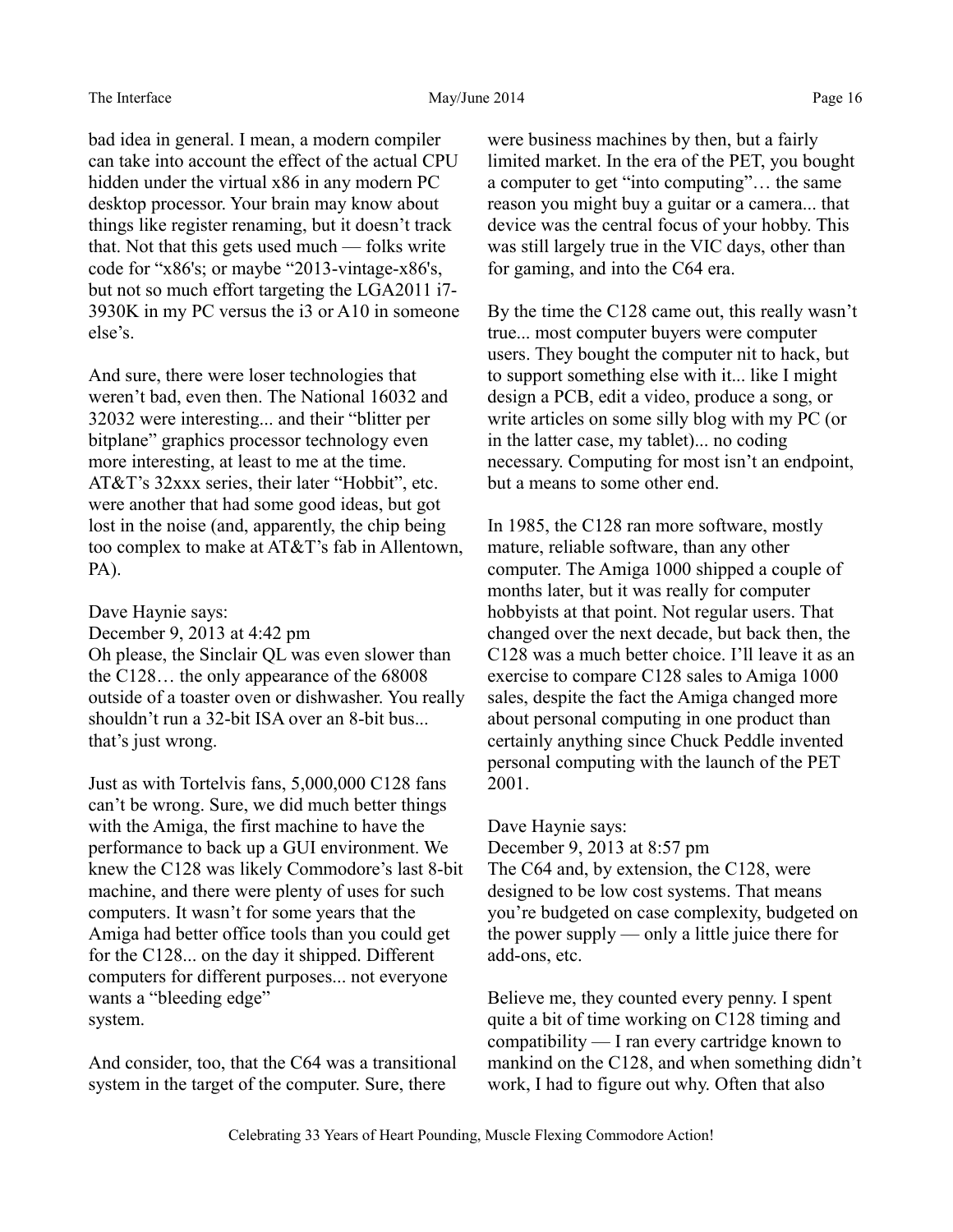#### The Interface The Interface May/June 2014 Page 17

meant telling the manufacturer what they did wrong in the design (usually after I reverse engineered it — quicker than trying to get anyone to send schematics), but probably still trying to support it if we could.

A one point I had figured out that the 74LS245 data bus buffer to the "1MHz bus" was too slow for expansion to always work. I needed to switch to a 74F245.. and that was a big deal... the 74F245 was MORE EXPENSIVE. I mean think about it, at C64 volumes, if you spent an extra \$0.50 on a part, that's \$2 million in lost profit every year.

Here's another good one... we actually fixed a software mistake in the C128's hardware. Back in the olden days, when Bil had hair on his head, dinosaurs roamed the earth and I still fit in size 34 jeans, there was this drawing program from Island Graphics ("Micro Illustrator" maybe), and it was kind of a big deal. This came on a cartridge, and ran in C64 mode. When you booted it up, it had this splash screen that got really clever and draw itself using their own primitives. One of those was flood fill… and on the C128 in C64 mode, when they went to go dot the "i" in the logo, they missed. See, of course, every program counted not just bytes but bits, and to save some of those, they read these character patterns from the C64 ROM

But someone (Fred?) had spent time making a more readable font for the C128. As a result, the i's dot had moved up by one pixel. So the splash screen proceeds to flood fill most of the screen... and then, since that erased lots of other stuff, run more and more of these really slow operations. So it took more than 1/2 hour to get past this alreadytoo-long 1-minute-or-so splash screen. That's when the C128 started backing the character ROM... when you're in C64 mode, you have the old C64 character set. That's the kind of thing we found, though this was certainly one of the more entertaining versions. That's why none of us in

Engineering would ever have approved the "100% compatibility"… it's that old saying: genius has it's limits, but stupidity is unbounded. Never bet that you are smarter than everyone else is dumb  $\Rightarrow$ 

## Dave Haynie says:

December 10, 2013 at 10:08 am That penny-pinching was the reason Commodore won the 8-bit "wars" and put most of the competition out of business. It's the reason there were 27 million C64s sold... it wasn't until the Apple iPad that any single modelof any personal computing device sold as well.

What killed Commodore was the opposite... penny-pinching on the development side, while at the same time rewarding bad managers with outrageous pay. When you had just Irving Gould and Mehdi Ali receiving each several times the pay of the CEOs at Apple and IBM, it wasn't very difficult to smell the problem... in fact, there's a film about this  $-$ 

[http://www.amazon.com/Deathbed-Vigil-other](http://www.amazon.com/Deathbed-Vigil-other-tales-digital/dp/B00B1X898K/ref=sr_sp-atf_title_1_1?ie=UTF8&qid=1386698760&sr=8-1&keywords=deathbed+vigil)tales-digital/dp/B00B1X898K/ref=sr\_sp[atf\\_title\\_1\\_1?ie=UTF8&qid=1386698760&sr=8-](http://www.amazon.com/Deathbed-Vigil-other-tales-digital/dp/B00B1X898K/ref=sr_sp-atf_title_1_1?ie=UTF8&qid=1386698760&sr=8-1&keywords=deathbed+vigil) [1&keywords=deathbed+vigil](http://www.amazon.com/Deathbed-Vigil-other-tales-digital/dp/B00B1X898K/ref=sr_sp-atf_title_1_1?ie=UTF8&qid=1386698760&sr=8-1&keywords=deathbed+vigil)

Sure, cutting too much on cost can affect the quality.. but that wasn't the case here. They say there's a C64 in every closet… but what's also true: the C64 in every closet still works.

#### Dave Haynie says:

December 10, 2013 at 10:18 am 150K QLs, 5 million C128s. Do the math… the QL was a failure. Nobody wanted one. It just didn't deliver a computing experience superior to existing AND WELL SUPPORTED 8-bit machines. It pretty much proved what most developers already knew: you could't just drop a pseudo-next-gen CPU into a current-generation 8 bit platform and make anything interesting.

They also got a bad rap for claiming it was ready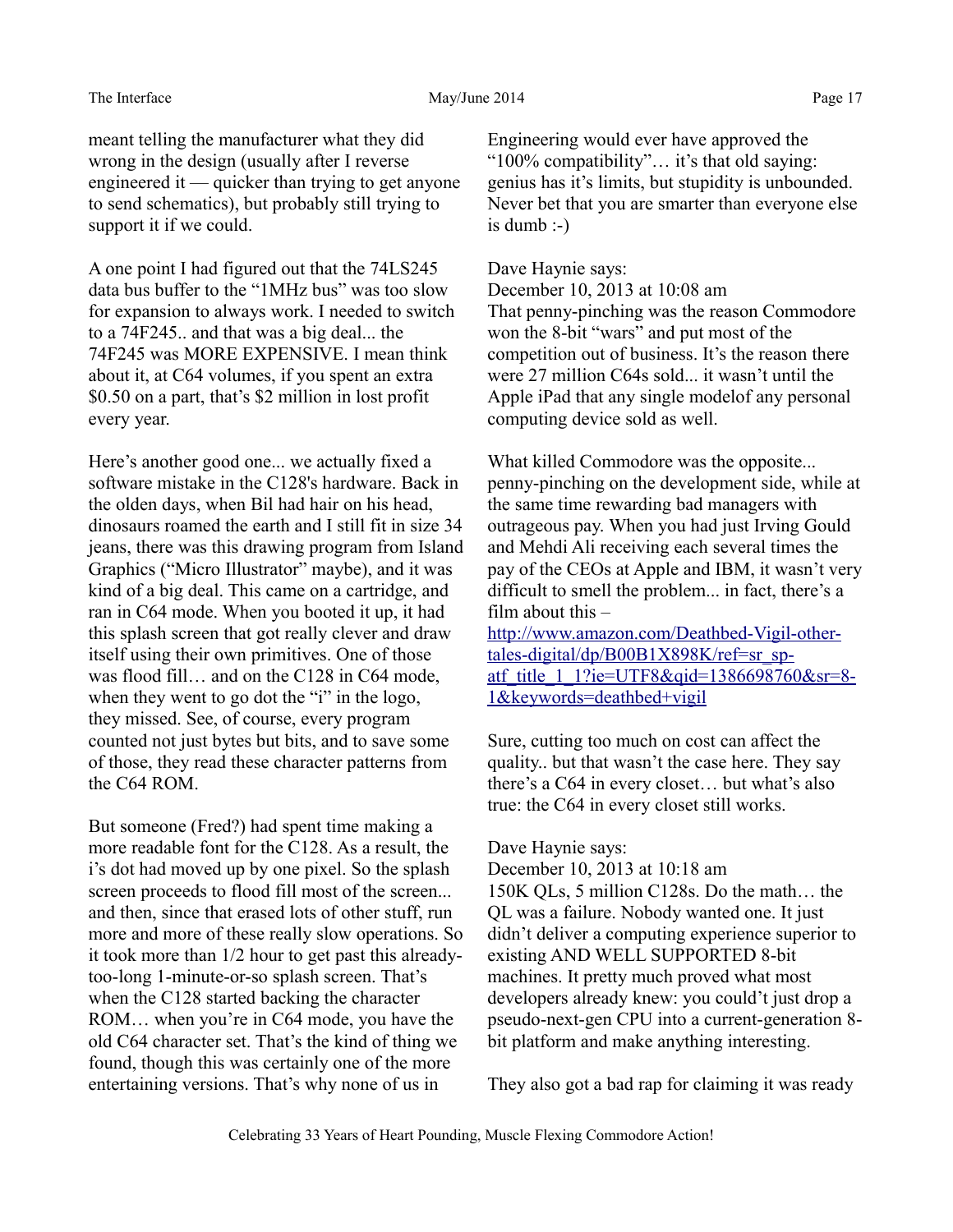long before it was (though that was far more standard practice in the mid 80s than it is today… Commodore used to "trial balloon" products at CES shows all the time), shipping with all kinds of bugs and faulty hardware, etc. The QL barely lasted a year in production.

#### Dave Haynie says:

December 10, 2013 at 7:10 pm

Hey, if you liked the QL, great. The problem was precisely that Sinclair built a last-generation system with half of a next-generation processor. For people who were into the "computer as a hobby" thing, it was an interesting option for just about a year, before real next generation systems were out. I'm not knocking that… I bought my Exidy Sorcerer in '79 and my Amiga 1000 in '85 both because I wanted something cool to program — didn't really care about the applications. But by 1984-1985, that was a tiny fraction of the market for computers. And pretty much any computer at

that time offered the same level of interest, if not more, other than maybe a chance to get the first 68K machine.

And your analogy is incorrect... both Volkswagen and Mercedes have been successful car companies, despite the very different price model … particularly going back to when the C64 was dubbed the VW Bug of computing. In that model, maybe the QL was the DeLorean... looked interesting from a distance, but most people didn't buy one after seeing it up close. McDonald's is successful, but so are hundreds of five-star restaurants. So are thousands of food trucks, too... but more businesses fail than succeed. Making a computer people want IS an important part of being in the computer business.

And you'll get no arguments for me supporting the Atari ST… elsewhere in this blog I related another story about the move of Jack and his boys to Atari. I didn't know that team so well... I started at  $C=$  in October of '83, they left in

January of '84. But as I mentioned, they may have left with big ideas and even designs that were the Commodore 900 and may allegedly have had something to do with the Atari ST, but the folks who actually got the C=900 to work, George Robbins and Bob Welland, went on to make the Amiga 500.

And no one's going to argue with you on what's best for you, personally. Me maybe least of all. When I made Amigas, I made them as much as possible for myself, which turned out to also be a good enough thing to sell hundreds of thousands or millions to other people. But seriously, that's kind of how things went at Commodore. It was like that when Bil was there, but didn't change all that much. The Amiga 2000 got a fully functional video slot because GRR and I were sitting around the lab one day and just kind of came up with the idea... without that, no Video Toaster. The CPU slot worked correctly because I knew fully well that, even getting into "serious" computers like the Amiga (the kind with a real OS that actually gets updates, rather than the old 8-bitters, where the OS is essentially part of the hardware spec), so I wanted a drop-in CPU upgrade. The A3000 got a 32-bit expansion bus because I thought it needed one, and decided to go invent one. I mean, the absolute best part of working in computers in those days, or in consumer electronics in general: you get to make something that can meet your own standards. That does tend to make one critical of lesser things.

And for the record, Macintosh hardware was the worst of all... they used polling where an Amiga would use interrupts, they used interrupts where we'd use DMA. Of course, they're still around... slick software is an easy marketing win. No one understands the hardware anyway.

When I want a new computer today, I make one from boards... no one's selling just what I want... made a new one last summer... typing on it now.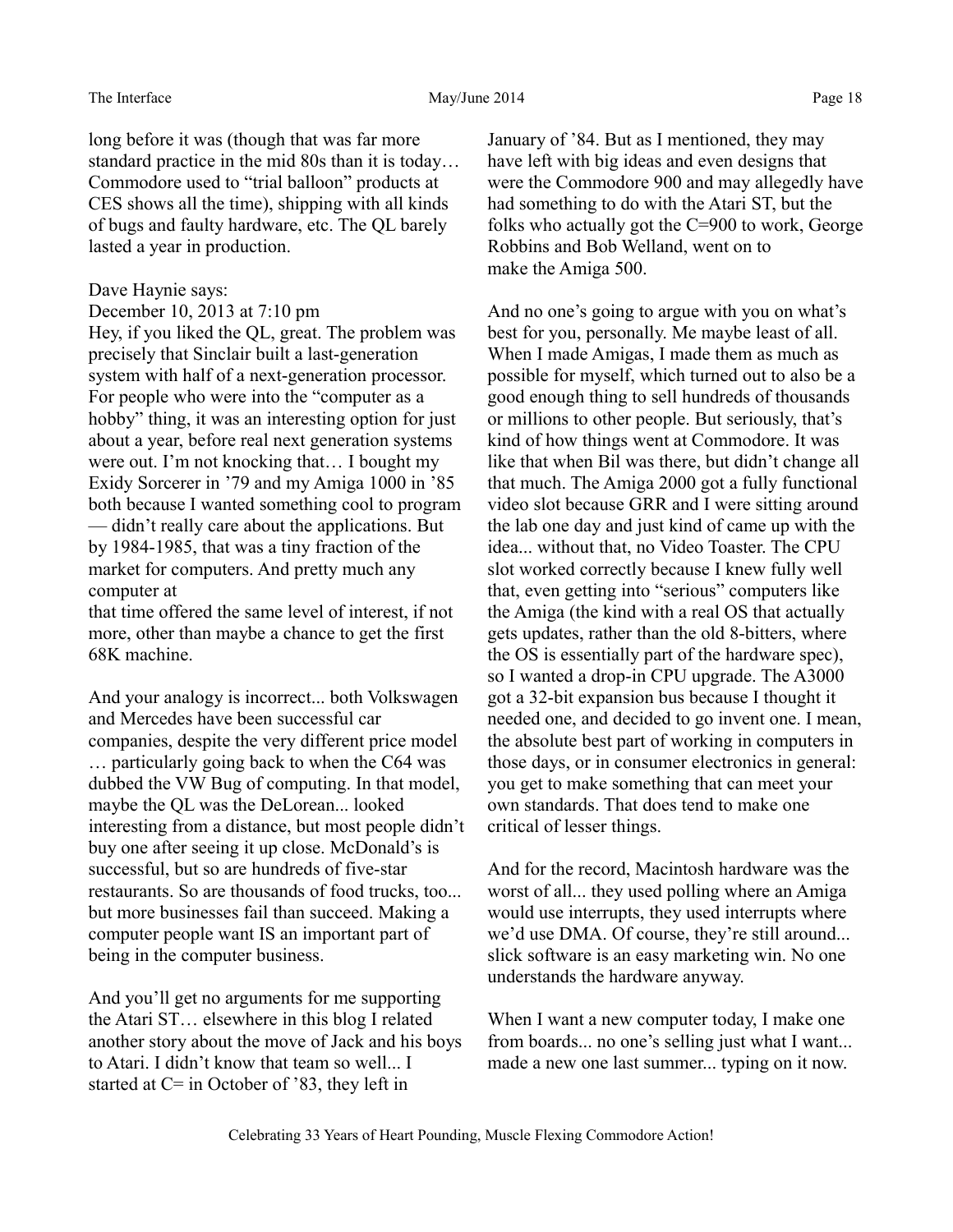#### The Interface and the May/June 2014 Page 19

Dave Haynie says: December 10, 2013 at 3:00 pm Once again, the whole point of the Z-80 was to enable, cheaply, access to lots of existing software that could take advantage of the 80 column display. That was it — the Z-80 was because of CP/M... all kinds of business software available off-the-shelf. Again, the C128 wasn't intended to be the computer for the next 10 years, but something to replace your C64 with.

The only 68K personal computer in 1984 was the Macintosh... sure, there were some 68K-based workstations, but they were an entirely different thing, requiring lots of memory (memory was VERY expensive in the C128 era, and sometimes even in short supply) and hand-made UNIX-style MMU solutions and hard drives... not an option in a \$500 personal computer yet. The 68K was a good answer to the question of a next-generation system, but it made absolutely no sense just dropped — without software — into a old architecture.

And of course, the 68008 ran everything the 68000 did at half-speed. So your 8MHz 68008 wouldn't necessarily outperform a 2MHz 6502 on important tasks. The 68008 made some sense for embedded projects, where it had the advantage of more memory (up to 1MB), and code development was largely new for each project (it's certainly much faster to write for a 68K in C than a 6502 in assembly).

Not that the Z-80 was fast, either... it wasn't. But it was also a gateway to more software. The CP/M system on the C128 worked very well... I had a system set up with three 1571s, a good monitor, modem, etc. Kept using it for awhile even after I got my A1000.

Dave Haynie says:

December 10, 2013 at 7:20 pm Nearly major business program of the day ran on CP/M. That was the main attraction. All that stuff that got ported to MS-DOS started out on CP/M. And CP/M was actually way more systemindependent that MS-DOS... the C128 ran pretty much anything the Kaypro could run. So that was instantly a thousand+ professional programs that ran on the 80-column display. And most were already discounted, because the serious business users had paid their \$5,000 for an IBM PC by then, so all the CP/M stuff had been dropped in price. But still supported.

That was kind of ironic, too, because most CP/M machines ran rings around the original 4.77 MHz IBM PC. Even the PC-AT was kind of a wash at that point… not talking the C128's 2.08 MHz Z-80 here, but the systems that had pushed business apps before IBM came along. The reason the IBM PC took over was, first, the FPU… drop an 8087 in there, and your spreadsheets went 100x faster than on a CP/M machine. Or an Apple II. Or a CBM/PET/C64, whatever.

So, to flip it back, just what successful 68008 friendly operating system could we have launched on the C128 to deliver anything like that, on the day the C128 shipped? Building a whole new 68K OS was not an option... we already had the Amiga coming, and of course, the aforementioned C900, which hadn't been cancelled when we started the C128.

Dave Haynie says:

December 9, 2013 at 9:31 pm

Actually, it was the early development stuff, the stand-ins for the PLA (which wasn't really a PLA, but we called it that because it replaced the actual PLA used in the C64 design) and the MMU. By late '84, we had at least early revisions of most of the chips.

That really expensive 6-hour turn was for a PCB tower. There were all kinds of problems with the 8563 at that point in time. The big problem: most of them just didn't work. It had terrible yield, but some did. Once you found those that could work,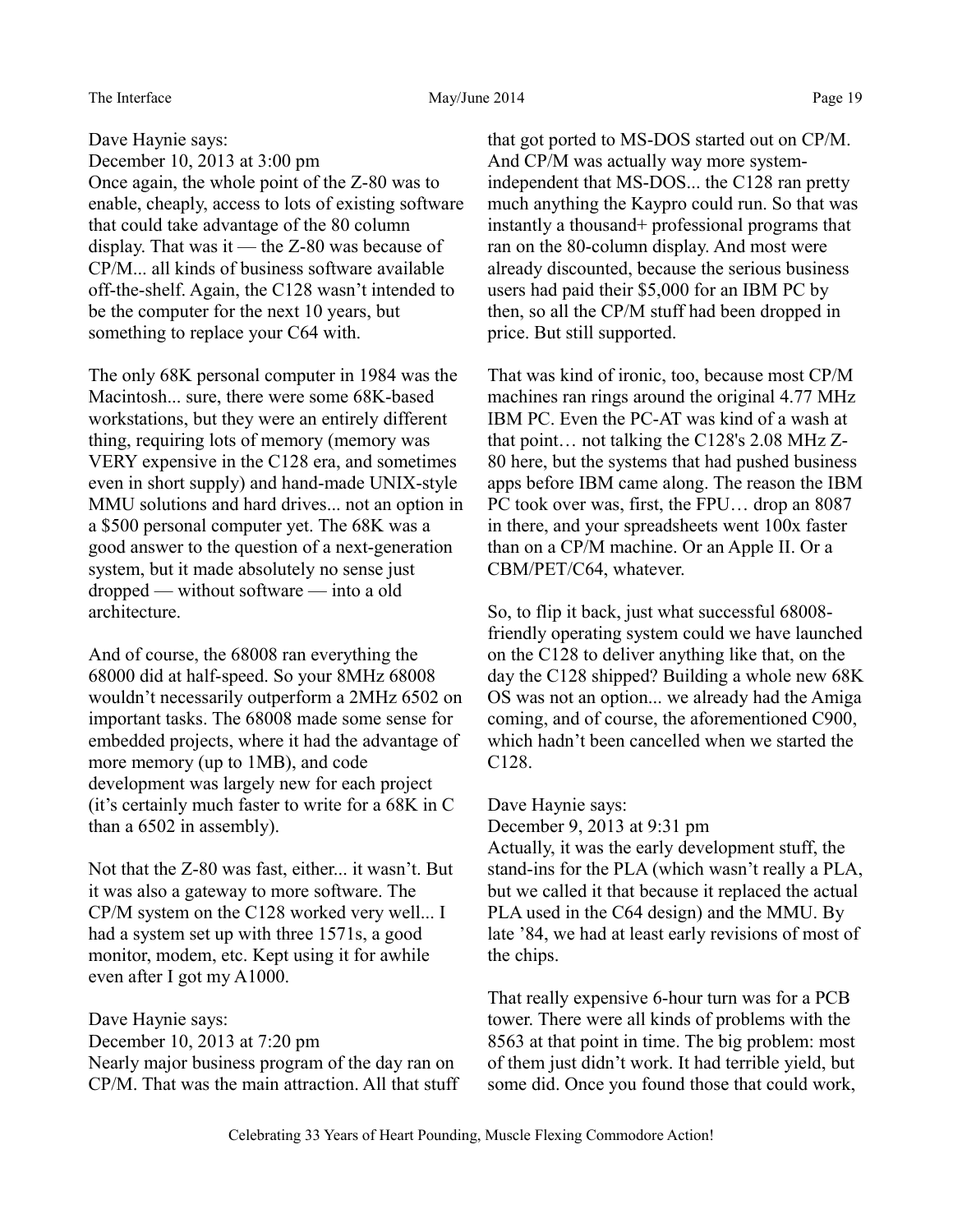though, the problem was that they didn't work as designed in the system. I had poked and prodded the very first ones we got in, written some code to get a display up and running on the very first silicon, and found the main problem: you could write a register, but it didn't always take. It was much more reliable if you write it twice, but even then not 100%. Turned out that the 8563's designer was originally from Texas, and there had been a few other things from Texas that had a similar behavior (part of the chips in "Tragic Voice", for one), so these got dubbed "Texas registers". But I digress.

Bil, along with Dave DiOrio, figured out the 8563 wasn't properly syncing between it's own 6502 bus interface and it's pixel clock, so they did some PLL magic to make that lock happen outside the chip… that's what the tower did. While they were cranking out that tower, I was working along with some random managers to sort through hundreds of 8563 chips for the few that could be made to work ok.

And as Bil says, things went off like magic at CES that next week. What he didn't tell you was how much of a dynamic process that was. So ok, if you came into the booth at Commodore and played around with C128s, they all worked as they were supposed to. You could run them all day, no problem, as long as you left them doing the things they had been set up to do. But there was a little smoke and mirrors going on here. Some of the 8563 worked very well, once whipped into submission with Bil & Dave's tower. Some... not so well; they worked, but they weren't stable enough so that you'd want to show them. Worse yet, the PLL tower had to be tuned, and it

wasn't temperature compensated well enough. So if you shut one of these systems down and then rebooted immediately, it probably wouldn't lock. It most likely would, if you let if cool for 15-20 minutes, but not something you want on the show floor.

Little of this would have been a problem, except for the fact that Marketing People kept turning off the C128s, putting some into 80-column mode that maybe were supposed to be showing C64 programs, etc. So I had a can of freeze spray and a "tweaking tool", and I spend much of the week pushing around Marketroids and resetting C128 PLL towers.

One night that week, Bil and I were invited up to the Amiga suite, to hang with RJ Mical and Dave Needle, and get a closer look at the Amiga. They cracked the case… one of us remarked something like, "hey, we have one of those too"... they had a very similar looking tower under one of the Amiga chips. Good times!

Dave Haynie says: December 10, 2013 at 10:36 am Yeah, it was 16. .. that was the C128, too.

Amiga changed it up… that's why we had to deliver monitors to go with the Amiga in the early days… PCs used "RGBI" monitors… 4-bit digital color code per pixel, 16 possible colors, and determined by your monitor. And the monophonic 8-bit SoundBlaster was the standard sound in a PC at the time... and an add-in, even at that. Stock PCs only had that built-in beeper thing.

Macs, of course, were mono-only, as were most "business" computers. In those days, the Atari 400/800 has the best color, far as I recall, short of dedicated CAD systems. They could do up to 16 colors out of a 256-color palette, depending on the mode… lots of weird modes in those computers. Of course, in theory, any computer using CVBS or Y/C output could deliver any NTSC/PAL color. Most had other limits, though, particularly one of memory bandwidth... another place going to 16-bit-wide memory buses (and running them twice as fast as your CPU did) helped considerably.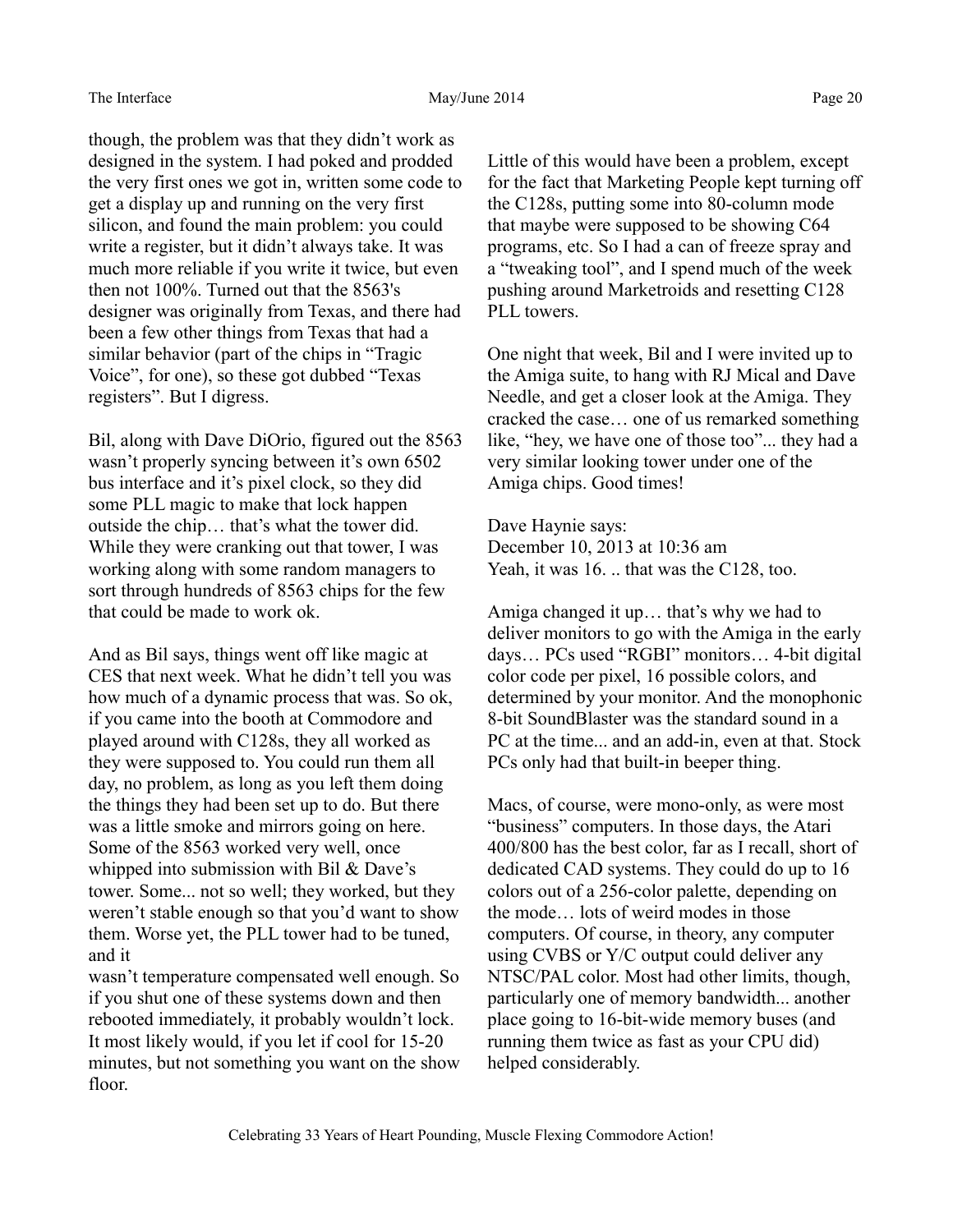#### The Interface and the May/June 2014 Page 21

Dave Haynie says: December 9, 2013 at 9:37 pm For those who do have fond memories of the 6502, check this out: <http://www.visual6502.org/JSSim/index.html>

These guys actually reverse engineered all 3,500 transistors (1/20th the size of a 68000) and have a cool simulation running in HTML5. Links to the sources, too... not suggesting it's time for a transistor-level C64 emulator, but cool none-theless.

## Dave Haynie says:

December 10, 2013 at 2:45 pm As the name suggests, the Spectrum ULA was an "Uncommitted Logic Array"… a gate array. That's inherently a step down in complexity from the VLSI used in most Commodore chips. We didn't have an in-house gate array process during the C128 development, If we had, the PLA and the MMU would have likely been done as gate arrays... certainly the PLA (which, as the name suggests, had actually been an off-the-shelf 82S100 at one point in the C64 — the C128's was a custom chip, but did much the same thing, doing all the memory mapping for both C128 and C64 modes).

There's also version of the Spectrum ULA up on Open Cores… it actually fits inside a cheap, modern CPLD. So no, not complex at all. They were typically taking 10-50 TTL or PAL chips, or some similar functionality, and putting them into a single gate array in that era.

# Dave Haynie says:

December 10, 2013 at 10:41 am

Maybe Freddie would know... the C65 was a big mystery to most of us. Why particularly when Commodore was having trouble — did they go ahead with that? They had better resources by far for the C65 than we had for the C128: whole new graphic chips, whole new CMOS processor (4502) with new instructions, a Z register even (I

heard that was Hedley Davis' idea), etc.

Near as I can figure, the guy leading the chip development was a chip designer no one else wanted to work with...



-by Dick Estel

# **INTRODUCTION**

This is number nine of a limited series of articles saluting some of our past members, people who have made a significant contribution to the club. Our more recent members did not have the pleasure of knowing these men and women, many of whom have passed on. However, they made a lasting impression on the club and the author.

Questions and comments to our web address, [info@dickestel.com,](mailto:info@dickestel.com) are welcome.

## **KEITH SOHM**

Keith is not really a former member, but he's as close as you can get without actually leaving the country. We haven't seen him for a year or two, but he sometimes appears unexpectedly at a meeting or our annual dinner.

I first became aware of Keith's value to the club when he took over the club BBS, so you can guess how long ago that was. The long time System Operator (SysOp) was moving on to other things. The BBS was operated on an MS-DOS